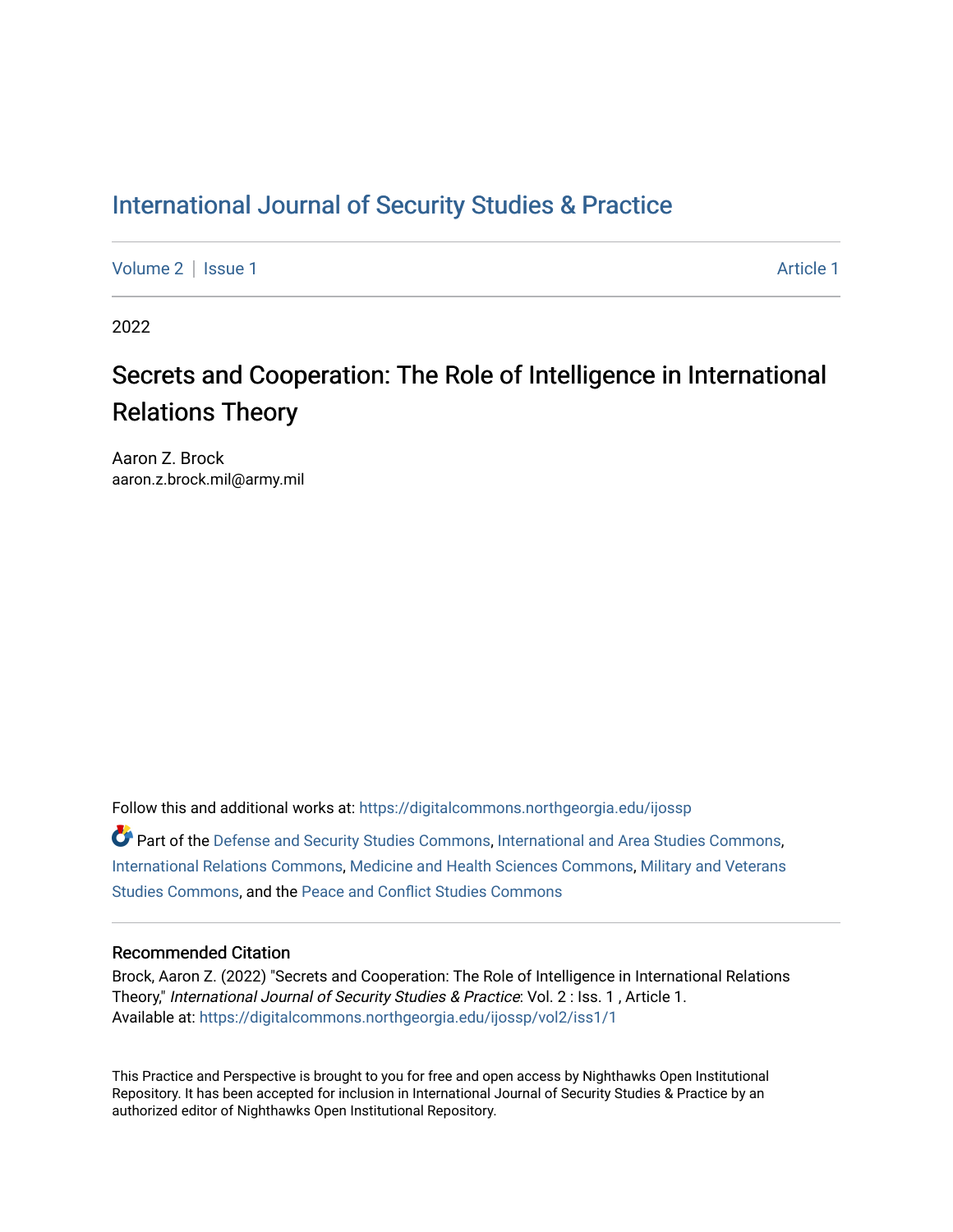## **SECRETS AND COOPERATION: THE ROLE OF INTELLIGENCE IN INTERNATIONAL RELATIONS THEORY**

## Aaron Z. Brock

## [aaron.z.brock.mil@army.mil](mailto:aaron.z.brock.mil@army.mil)

Lieutenant Aaron Z. Brock is an intelligence officer in the Georgia Army National Guard, who first enlisted in January 2017 as an intelligence analyst. He is a May 2020 graduate of the University of North Georgia where, in addition to his commission, he received a Bachelor of Science in Political Science with minors in Russian and Military Leadership. While a cadet, Aaron was a Project Global Officer! language scholar for Russian, studying abroad in Eastern Europe. He later served as an intern with the Defense Intelligence Agency's Cooperative Education Program during his senior year. Aaron is currently on active duty, providing support to the Customs and Border Protection Office of Intelligence in Washington, DC. His previous assignment was at Headquarters, U.S. Special Operations Command in Tampa, Florida in the Directorate of Intelligence where he served as an Intelligence Engagements Officer. In addition to his Bachelor of Science degree, Lieutenant Brock holds an Associate of Applied Science in Intelligence Operations Studies from Cochise College, and is currently a graduate student enrolled at Norwich University in the Strategic Studies Master of Arts program.

*The views and opinions expressed in this article are that of the author and do not imply support or endorsements from any other institution, group, or organization.*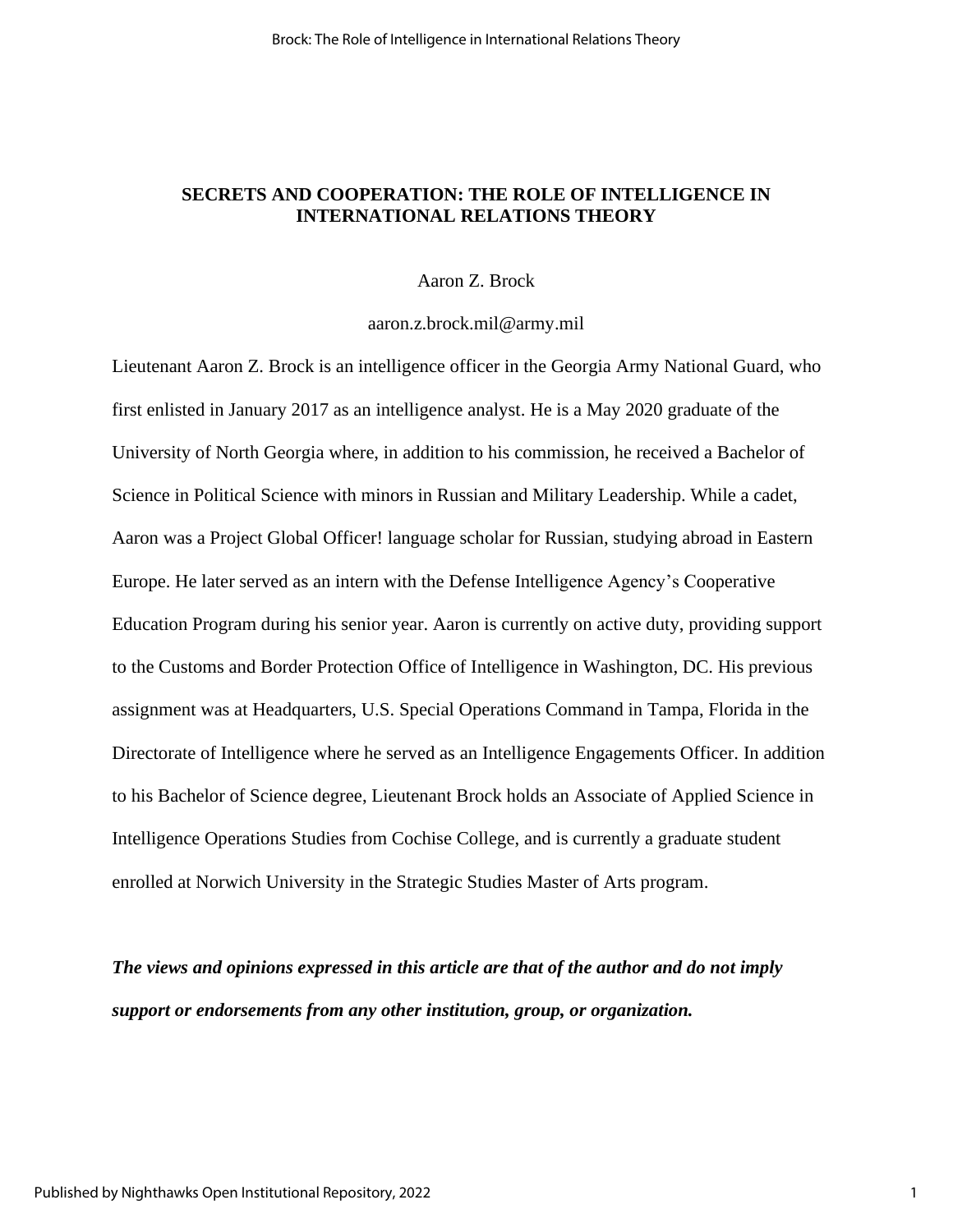## **Secrets and Cooperation: The Role of Intelligence in International Relations Theory**

The role of intelligence in achieving military, economic, or other forms of objectives is not a new concept. Sun Tzu was an ancient Chinese military general and strategist, scholar, and philosopher who lived 2,500 years ago during the Zhou Dynasty. In *The Art of War*, his most famous work, he wrote that "advance knowledge cannot be gained from ghosts and spirits, inferred from phenomena, or projected from the measures of heaven, but must be gained from men for it is the knowledge of the enemy's true situation" (Tzu,  $5<sup>th</sup>$  Century BC; Sawyer & Sawyer, 1994, p. 231). He was writing about the value of intelligence and went on to describe diverse types of spies that military commanders can deploy to learn as much about the enemy as possible. Has intelligence lost its value in the last 2,500 years? The short answer is no. Rather, it is important to not only military leaders today, but also to diplomats, policy makers, and international organizations. As Pashakhanlou (2017) put it, "The ways in which intelligence has been conducted does…vary across time and space and the procedures are often radically different in the Information Age from previous epochs" (p. 521).

The second decade of the twenty-first century is one with unique challenges that the United States and the world has never endured. China is on the rise, becoming bolder and more ambitious in its quest for economic and military dominance. Russia is actively undermining democracies around the world and seeking to weaken alliances on the European continent, while supporting brutal dictatorships with a clear desire to become a great power once again. Iran poses a security challenge to the United States and its allies through its nuclear program, while North Korea also continues to challenge U.S. policies and international law by testing nuclear weapons. This new age of Great Power Competition (GPC) requires more than military action. To achieve a strategic edge against its adversaries and counter malign influence, the United States and its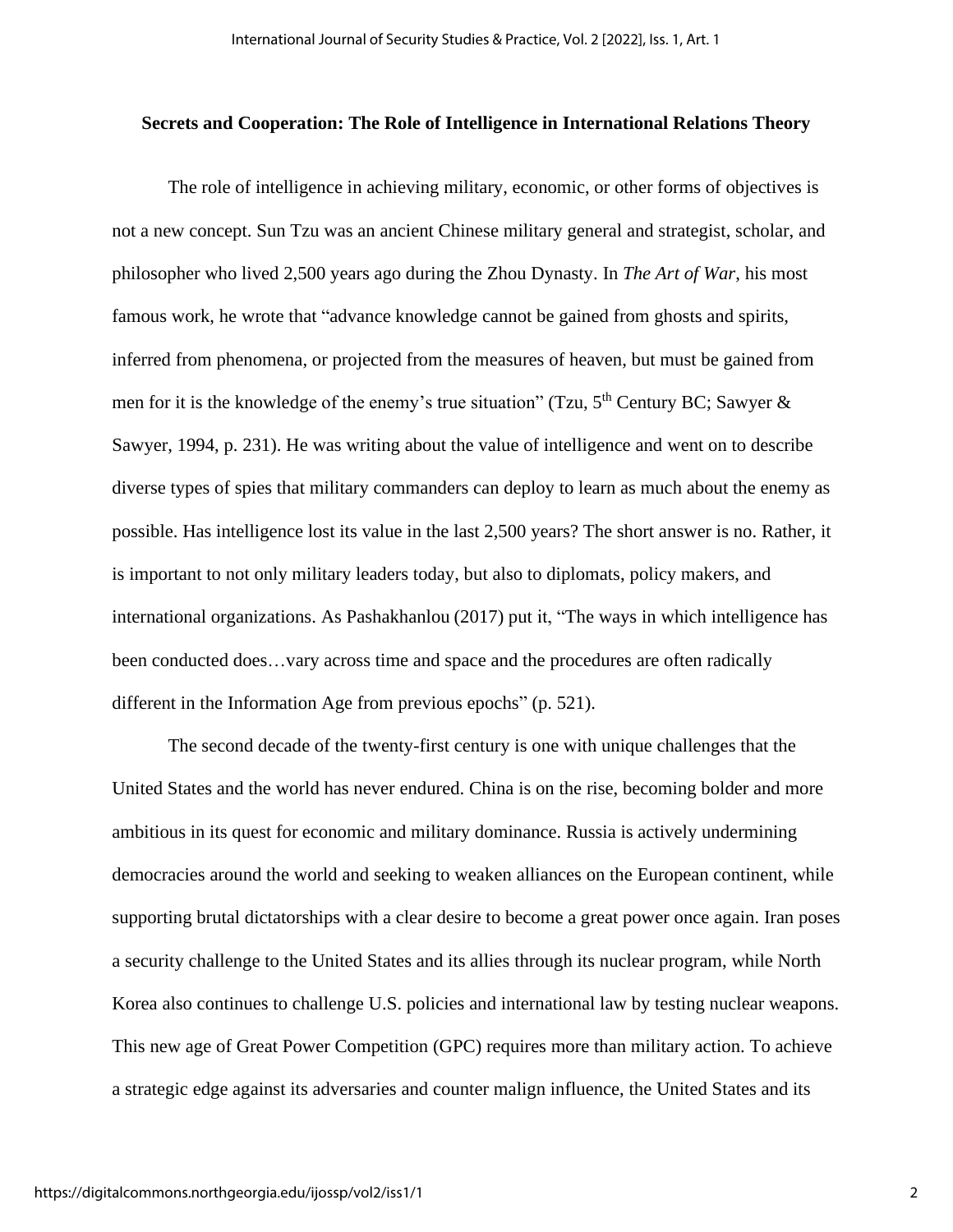global allies must leverage the extensive capabilities of the Intelligence Community to drive decision making not only as it relates to military use of force, but also diplomacy and efforts to promote cooperation—both security and economic—among nation states.

## **Thesis**

Accurate, credible, and timely intelligence allows policy makers, senior military leaders, and heads of state make informed decisions on matters of national security, use of force, and formulating plans to compete with strategic threats. Intelligence collection, production, and analysis accomplishes these objectives. This paper seeks to analyze the role intelligence plays in various International Relations (IR) theories and how the application of intelligence assists nation states in achieving their own objectives. Not only will this paper examine specific IR theories, but also historical events and noteworthy intelligence professionals and diplomats who have shown throughout their careers how to apply these truths to their work. Finally, this paper will outline the ways in which world leaders today—especially those who wish to promote democracy and preserve peace—ought to move forward in a time of global competition. Solving security challenges in a post-COVID-19 world will require an innovative approach, and global competitors are not waiting.

#### **A New Era for Competition**

Now that U.S. and coalition forces have completed their withdrawal out of Afghanistan, and the Global War on Terror has ended, the Department of Defense (DOD) and IC now shift their focus from counterterrorism to GPC, and more importantly, large scale combat operations. Although ground forces may not be as widely used in GPC, it should be expected that cyber, artificial intelligence, and even space-centric technologies be used both by the United States and its allies, along with adversaries. The threats to the United States, therefore, are becoming more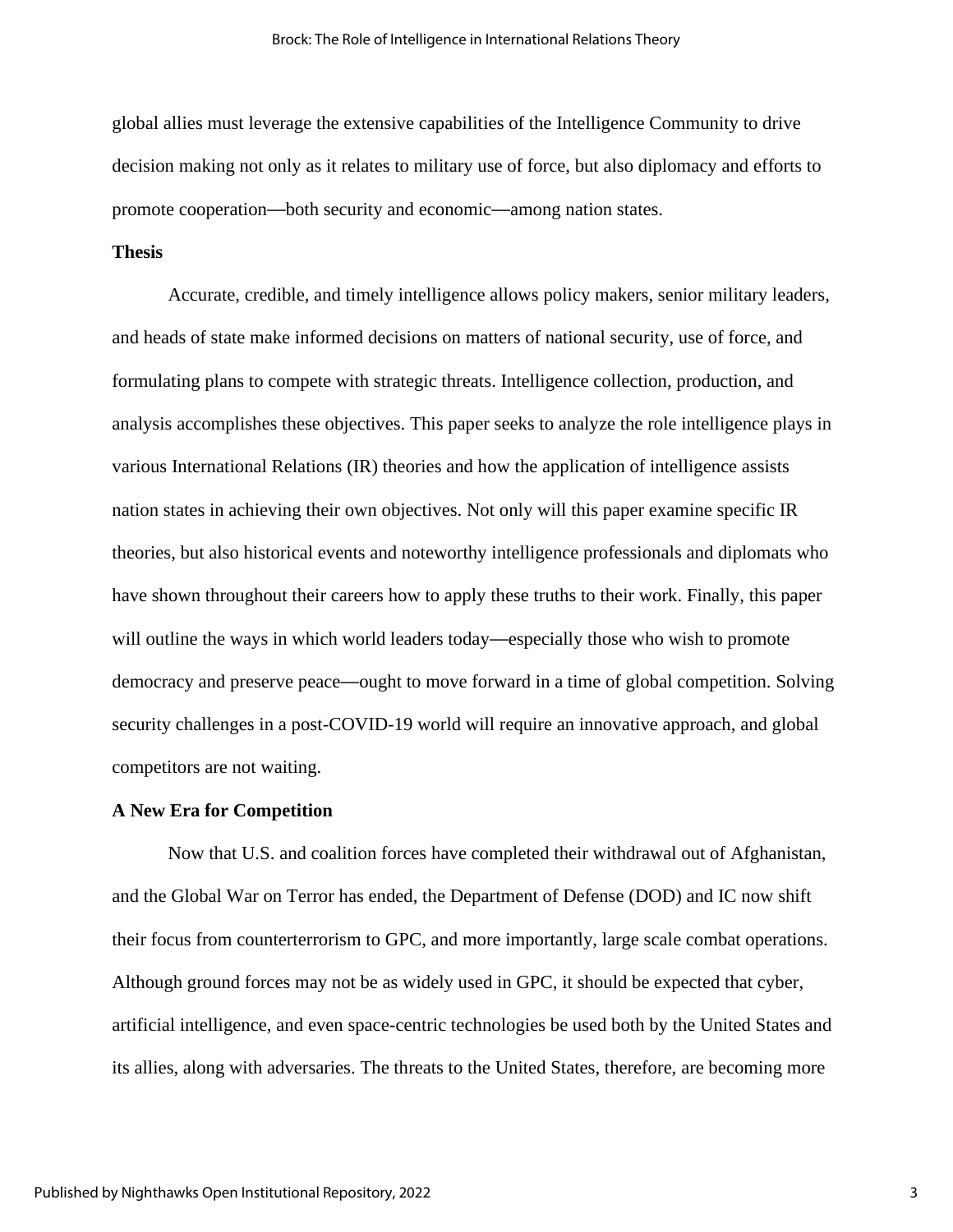nuanced and potentially more lethal. The COVID-19 global pandemic did not pause or delay nefarious actors from plotting acts of terrorism, destruction, or harm to the United States. The 2021 Annual Threat Assessment from the Office of the Director of National Intelligence (ODNI) warned that, "Beijing, Moscow, Tehran, and Pyongyang have demonstrated the capability and intent to advance their interests at the expense of the United States and its allies, despite the pandemic" (Office of the Director of Natonal Intelligence, 2021, p. 4). Keeping these realities in mind, a study into the role of intelligence in IR theory–and subsequently any policy that results from it–is a good starting point.

## **Classic Realism**

This theory in international relations asserts that nation states exist for their own self interests. Realists place their focus and attention on domestic affairs but view international conflicts as areas to avoid. They do not believe that it is in their self-interest to be involved, whether financially or militarily, in a prolonged conflict, especially if the end state is unclear. Jütersonke (2010) wrote, "In international relations theory, Realism posits that international politics involves self-interested actors operating in a self-help system with no overreaching authority" (Jütersonke, p. 5). One of the most notable Realists in history is Hans J. Morgenthau (1904-1980) who taught that "First, that for theoretical purposes, international relations is identical with international politics; second, that a theory of international politics is but a specific instance of a general theory of politics." Here, Morgenthau is teaching that IR theory and IR politics go together. Realists ought to know the international system to participate in it effectively.

Doyle and Ikenberry (1997) wrote about the central figure in Classic Realism as "the fundamental unit of political organization for the past several centuries has been, and at the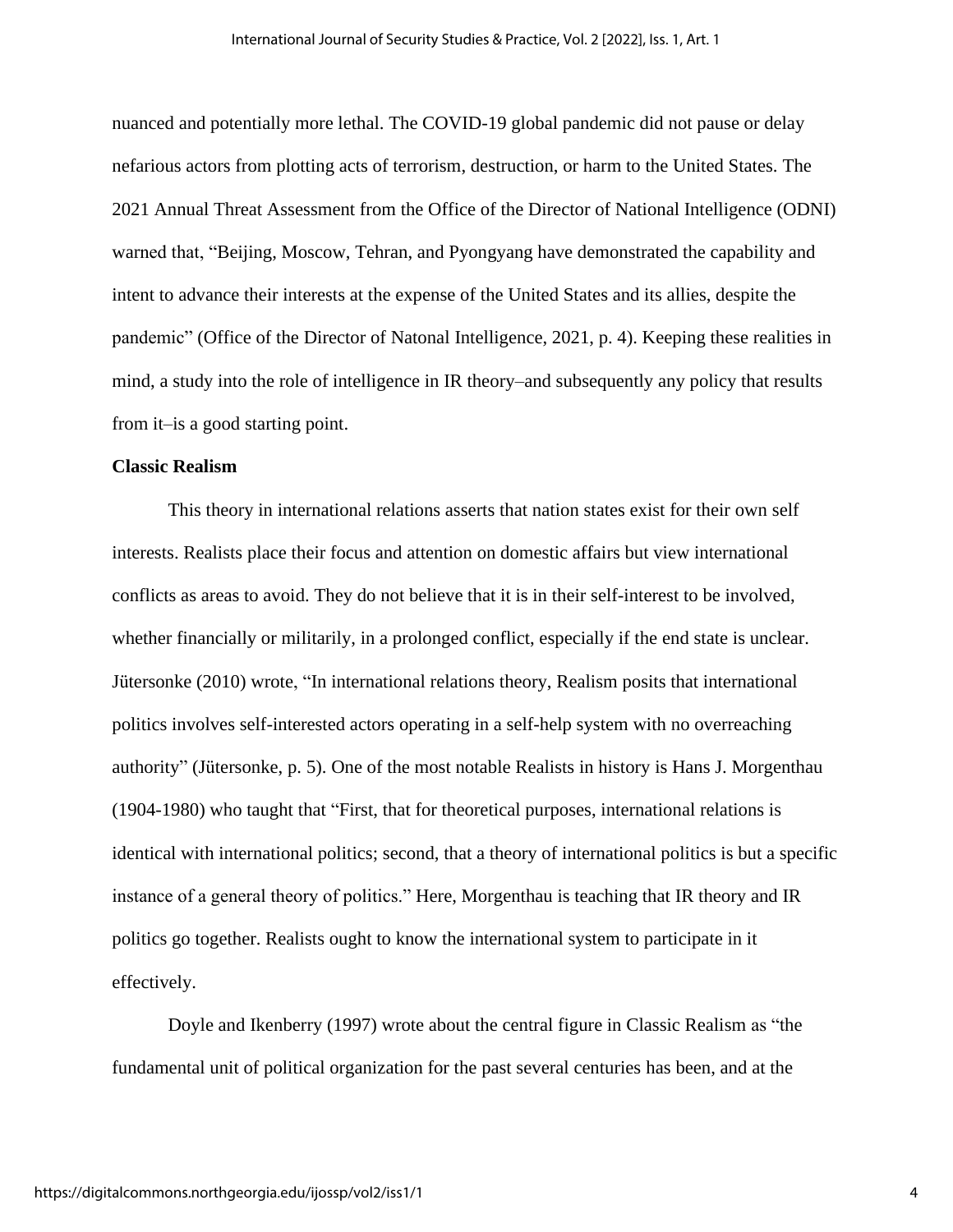present it is, the nation state" (p. 164). These two authors support what Jütersonke writes, and they hold the same assumptions. Given these basic facts on Realism, domestic security would be a product of a nation state that has self-interests. No matter their democratic status, most world leaders want their nation to be safe and secure. Thus, gathering and analyzing intelligence achieves the objectives of having a secure nation. Nations, in their own self-interests, will not only mobilize whatever military resources they have at their disposal, but also intelligence assets and capabilities. Is Realism, however, the most effective IR theory that promotes the use of intelligence?

To answer this question, it is important to analyze the relationships nations have when it comes to intelligence sharing and not just joint military training, exercises, or drills. With emerging threats becoming more complex, the exchange of intel capabilities and resources among global allies will become more necessary. As such, the Realist school of IR theory approaches partnerships with caution. Dunne et al. (2016) pointed out that Morgenthau "[understood] politics as a struggle for power and unilateral advantage." Additionally, they wrote that Realism is cautious of partnerships, but not entirely dismissive, because "military capability and alliances are necessary safeguards in the rough-and-tumble world of international relations but cannot be counted on to preserve the peace or the independence of actors" (p. 40). Much of this skepticism came out of World War II. In the years following the war, the European continent was healing and building back from decades of monarchial rule and dictatorships. The United States played a significant role in rebuilding Europe, but it took years longer for relationships to be made. It is no surprise that when nation states take up their own cause—often a misguided one as Germany and Italy learned in World War II—on their own with little regard to the consequences, alliances and partnerships will often not last, and cooperation will be hard to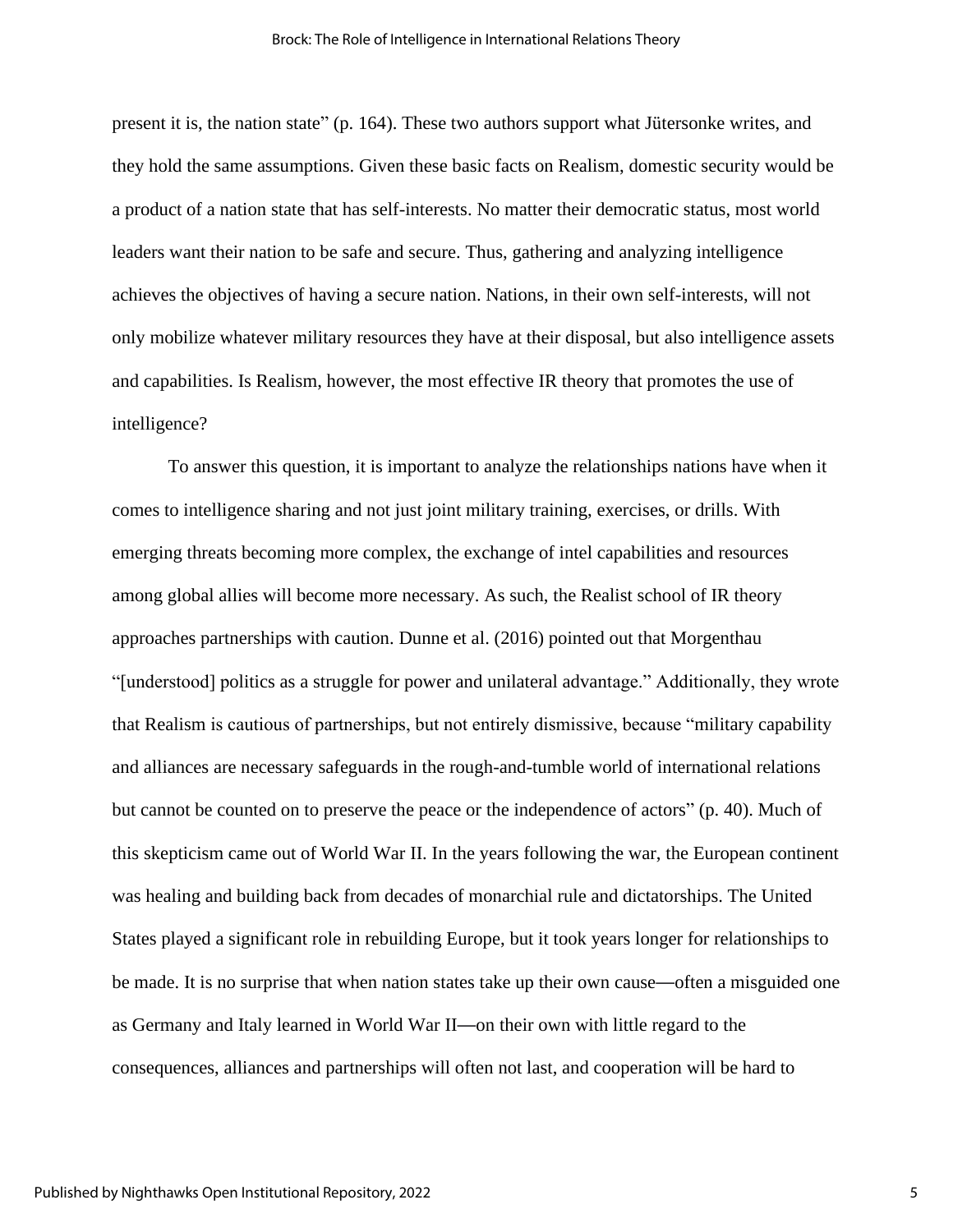achieve. Intelligence is a crucial asset, and therefore, that valuable information is only able to be obtained through lasting partnerships that will require frequent attention and nurturement.

Being hesitant of intel sharing among allies is a major weakness in the Realist theory. This is viewed by Pashakhanlou (2017) as a "security dilemma" (p. 519). There is only one solution, and it is easier said than done. "To overcome this condition, states must accurately gauge and reassure one another of their benign intentions" (Pashakhanlou, p. 520). Some partnerships will take longer to foster than others. Nation states must not only have the will to engage in security cooperation, but also the resources. DeVine (2019) stressed that it is not only in the United States' best interest for enhanced security cooperation through intelligence, but also the nation with which the United States is attempting to cooperate. "U.S. intelligence relations with foreign counterparts offer a number of benefits: indications and warning of an attack, expanded geographic coverage, corroboration of national sources, accelerated access to a contingency area, and a diplomatic backchannel" (DeVine, p. 1). Realism, therefore, provides fair and well-thought points on the role of intelligence in national objectives, but falls short in international cooperation to confront like adversaries and security challenges.

## **Classic Liberalism**

Classic Liberalism is among the most widely studied theories in international relations. This is because many Western democracies that exist today, the United States included, exist as a result from Liberal thinkers like John Locke (1632-1704) or Immanuel Kant (1724-1804). Their research and literature equipped and enabled thinkers to challenge the status quo of what it meant to be governed and to govern. Liberals advocate for free and fair elections, human and civil rights, and the rule of law. Where, then, does intelligence play a role? Dunne et al. (2016) wrote that the Classic Liberal thinker holds the position that "war and conflict can be overcome or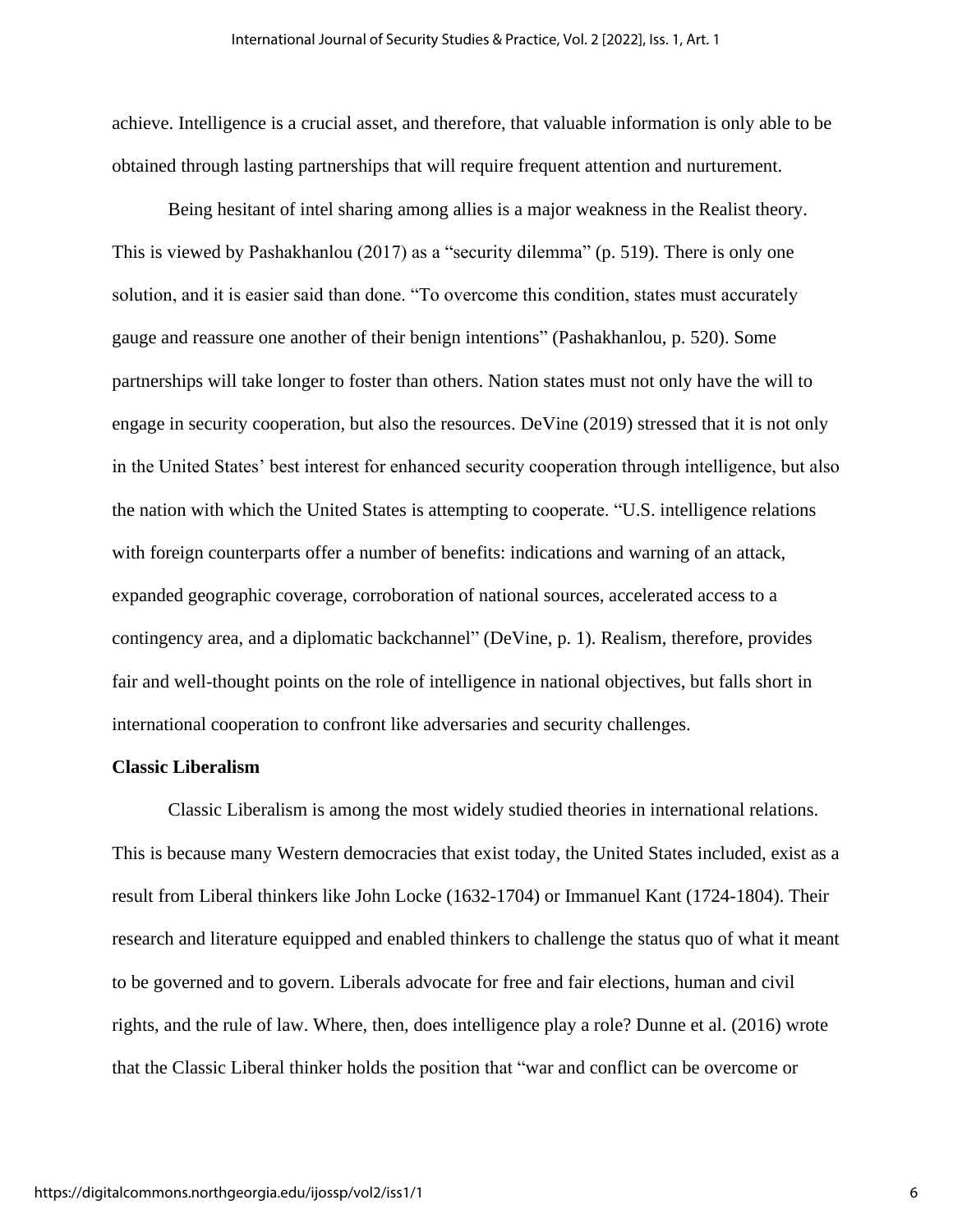mitigated through concerted changes in both the domestic and international structures of governance" (p. 69). In twenty-first century America, this governance is far beyond what Locke and Kant advocated for. Today, the federal government is much bigger than what they envisioned, and it certainly has more control and influence on global affairs. Nevertheless, Classic Liberalism still advocates for cooperation to achieve good and effective governance.

Intelligence, thus, is central to governance in the modern world. It drives IR policies and national defense strategies. Pinkus (2014), however, has a stern warning. Intelligence can be politicized, and when it is, its value is undermined, and achieving national policy objectives becomes more difficult. One such example is when political leaders interpret the intelligence assessments they receive into their own personal narratives, often with political spin. Pinkus (2014) wrote that "the main risk of using intelligence for public diplomacy is that even when intelligence does not directly contradict what policymakers want it to reveal, it will likely introduce nuances that create political difficulties. These nuances can tempt policymakers to distort information when they present it to the public" (p. 35). Is this, however, a weakness to the Liberal IR theory? It can be. Consider the amount of power, influence, and trust liberal democracies enjoy in their elected representatives. Few Americans pay attention to the "nuances" of the intelligence community and its work, and thus, they easily choose to believe whatever someone in a position of influence tells them or what they may hear in the news or social media.

Intelligence and diplomacy are not only politicized in liberal democracies, but also in states that are run by brutal dictators. The fundamental concepts of Classic Liberalism—freedom, free speech, and so many others—are very much present in recent history, and of course, politics and governance play an important calculation. Look no further than the Arab Spring, which began in Egypt in 2011 and was felt in neighboring Libya, Tunisia, and portions of the Middle East such as Syria. The citizens of these dictator-run countries protested their oppressive government out of a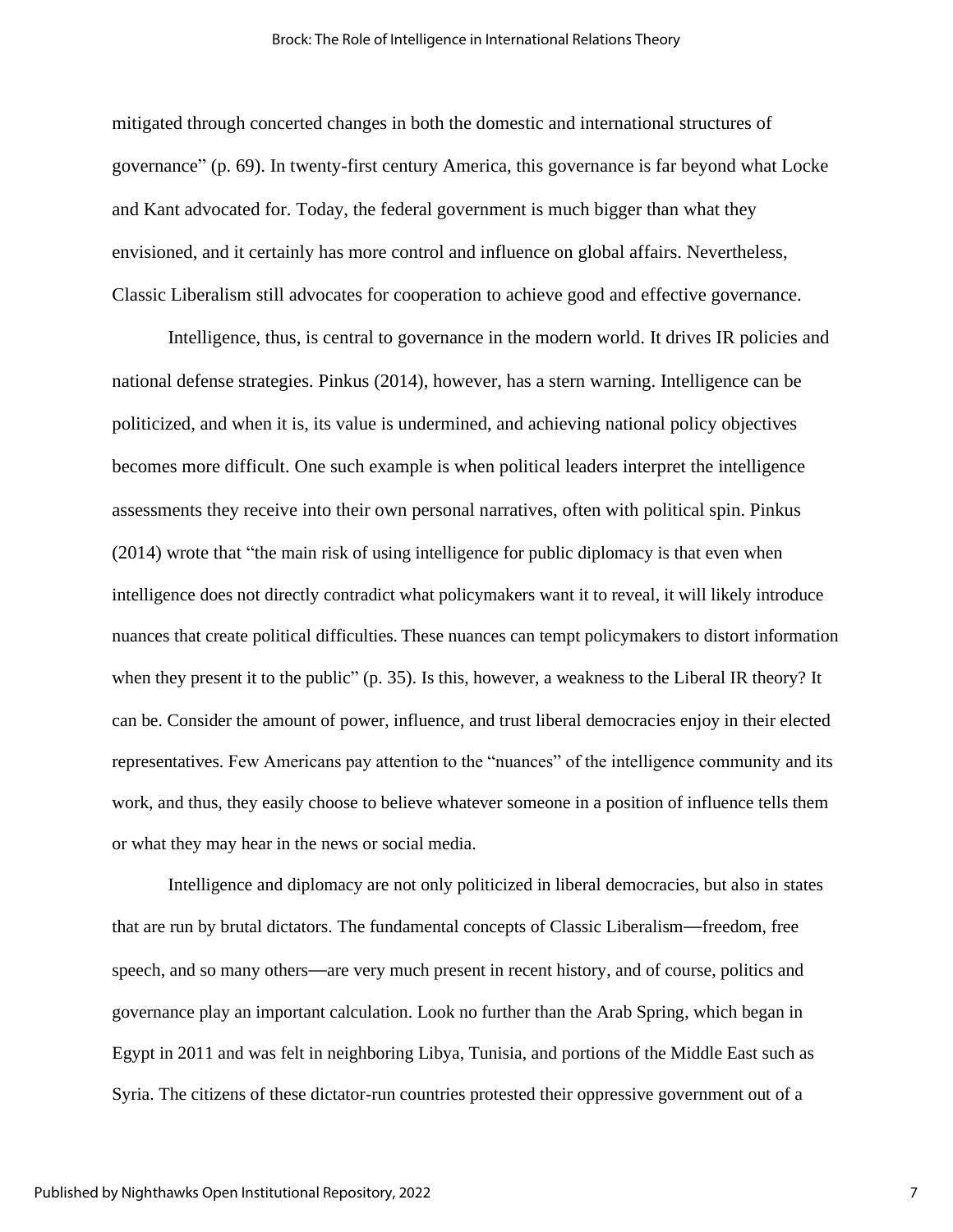sense of nationalism, desire for freedom, and a demand for basic human rights. The United States was seen as a nation that would undoubtedly support the people of North Africa and the Middle East.

Burns (2020) wrote that, at the time, President Barack Obama did not wish to make the plight for freedom a political football. Responding with military force would not be the preferred course of action, but rather diplomacy. This proved difficult, especially during the Syrian Civil War. When Syrian President Bashar al-Assad used chemical weapons against his own people, President Obama was placed in a difficult position, revealing another potential weakness to the Classic Liberalism IR theory. The Administration received credible intelligence that sarin gas was used by the Assad regime to kill thousands of civilians. "Assad has not only crossed our red line but had violated a crucial international norm" (p. 329). Burns argued that if military retaliatory action is used based on "incontestable" intelligence, such a response should not be viewed as "regime change" or "direct intervention in the civil war" (p. 330).

The role of intelligence in Classic Liberalism can thus be defined as a means of gathering reports and observations of acts being performed by dictators and nation states in direct competition with the United States. The Arab Spring and the Syrian Civil War revealed that intelligence helps paint a picture of the social and political unrest that often unfolds in these non-democratic states.

## **Neoliberalism**

This theory in IR embraces alliances and partnerships. It argues that the world today is an institutional in nature and as such, global powers, economies, and societies operate in such a way that they cannot be successful without relying on each other to a certain degree. The international system requires cooperation. Much of this is accomplished not through individual nation states, as Realism would approach it, but through organizations made up of international participants. Neoliberalism emerged after World War II and at first was focused on economic cooperation, but the theory quickly applied to security cooperation as well during the Cold War, a time when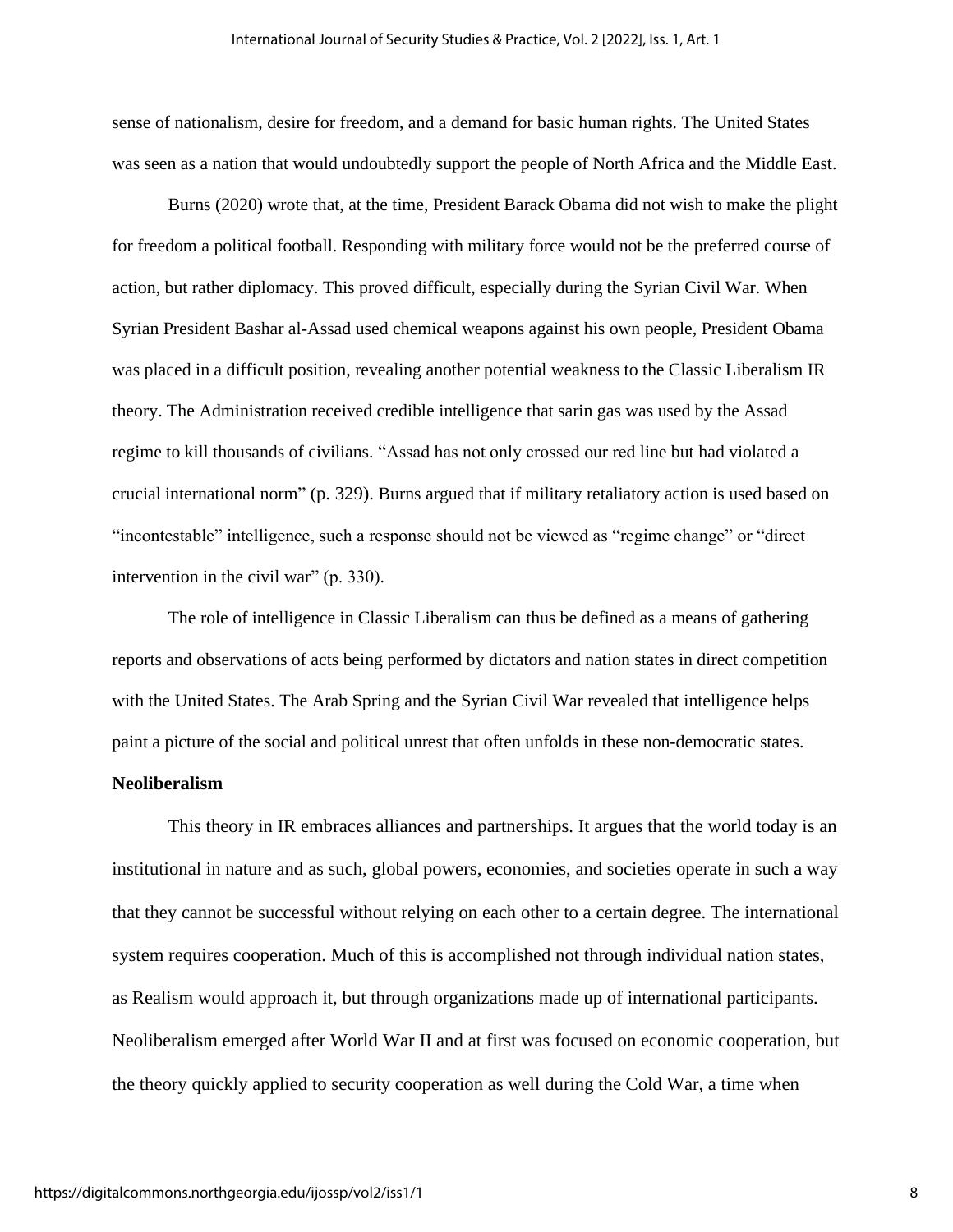tensions remained high between the United States, the Soviet Union, and other nations that still felt the vulnerabilities of World War II. Scholars of Neoliberalism, therefore, teach that common threats lead to common ground. When nation states face a like adversary or a like threat, their instinct is to protect themselves and each other. The establishment of the North Atlantic Treaty Organization (NATO) is a fitting example of an organization that emerged from a great, global conflict with the aim of promoting regional security, cooperation among states, and diplomatic partnerships.

Intelligence comes plays a role in Neoliberalism by being a method by which nation states, through international organizations, can share with each other their concerns about regional and global challenges. Such intel often comes in many forms. Whether it is open-source intelligence on the open internet or classified, clandestine reporting through diplomatic channels, allies can not only build on the trust they already have with each other, but potentially foster new ways to approach and study regional and global threats. However, credibility in intelligence is important and establishing it must be the first step. Tuzuner (2010) explained that "the best way to change mindsets about intelligence cooperation on an international level is to start from home. We must first make the different domestic level intelligence agencies cooperate and share information with each other" (p. 7). In the intelligence community, there are seventeen federal agencies, whose work is unique from their counterparts. The intelligence arms of the uniformed service branches, for example, collect and analyze intelligence that is specific to their fighting domains or areas of responsibility. The Air Force will collect intelligence on Russia or China's airpower and capabilities, while the Navy may approach their naval assets in a similar fashion.

The best example of cooperation at home is the relationship that the intelligence community has with the Department of State. The central themes of Neoliberalism are seen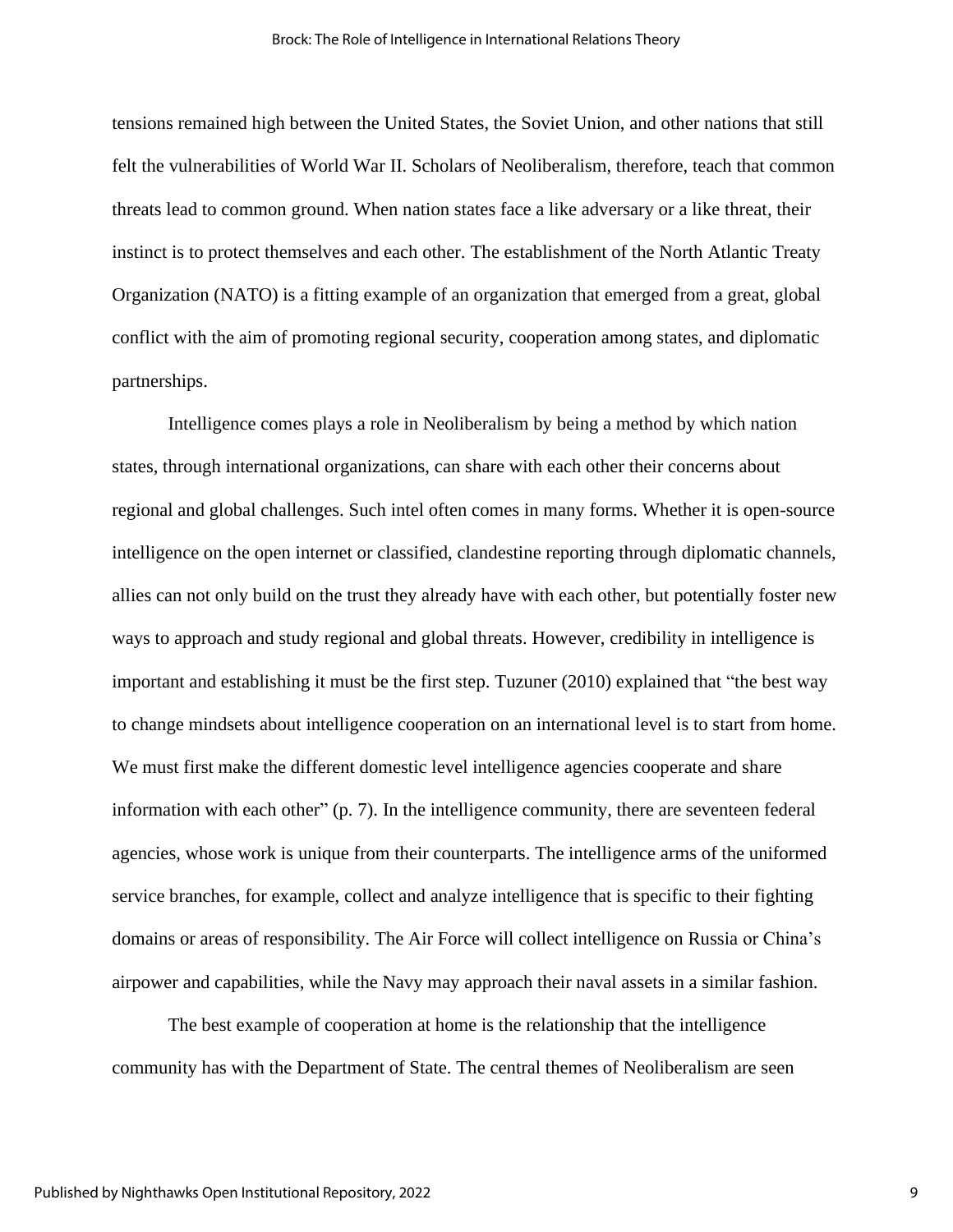through the inter-connected work of these two organizations. Although the State Department has its own intel arm, known as the Bureau of Intelligence and Research, it still relies on intelligence assessments from the greater IC. It is common for Ambassadors, Foreign Service Officers, and military attachés to gather reports and other products to develop security cooperation initiatives, diplomatic strategies, and other forms of assessments vital to the U.S. diplomatic mission within a country. James R. Clapper, former Defense Intelligence Agency (DIA) director in the Clinton Administration and Director of National Intelligence in the Obama Administration, assesses that if cooperation cannot exist among U.S. agencies, it certainly cannot exist between the United States and another nation. "When agencies cooperate, one defines the problem and seeks help with it. When they act jointly, the problem and options for actions are defined differently from the start" (Clapper, 2019, p. 102).

Although Neoliberalism promotes cooperation among states through institutions such as NATO, there are other forms of cooperation, specific to intelligence, that are equally effective. One such example is the Five Eyes (FVEY) alliance. It was established in May 1943 by President Franklin Roosevelt and was at first a bilateral partnership with the United Kingdom in a joint effort to share intelligence and eliminate the threat to Europe by the Axis powers. Three years later, Canada, Australia, and New Zealand joined the agreement. The DIA, the United States' lead military intelligence agency, values the FVEY alliance, saying "Today, the FVEY partnership is the longest recorded formal intelligence relationship in history. For more than 70 years, through numerous conflicts and over the course of dozens of administrations, the FVEY relationship has proven to be an invaluable tool in safeguarding the security interests for each country" (Defense Intelligence Agency Public Affairs, 2019). This is the type of partnership for which Neoliberalism advocates. Despite being strong advocates for alliances and cooperation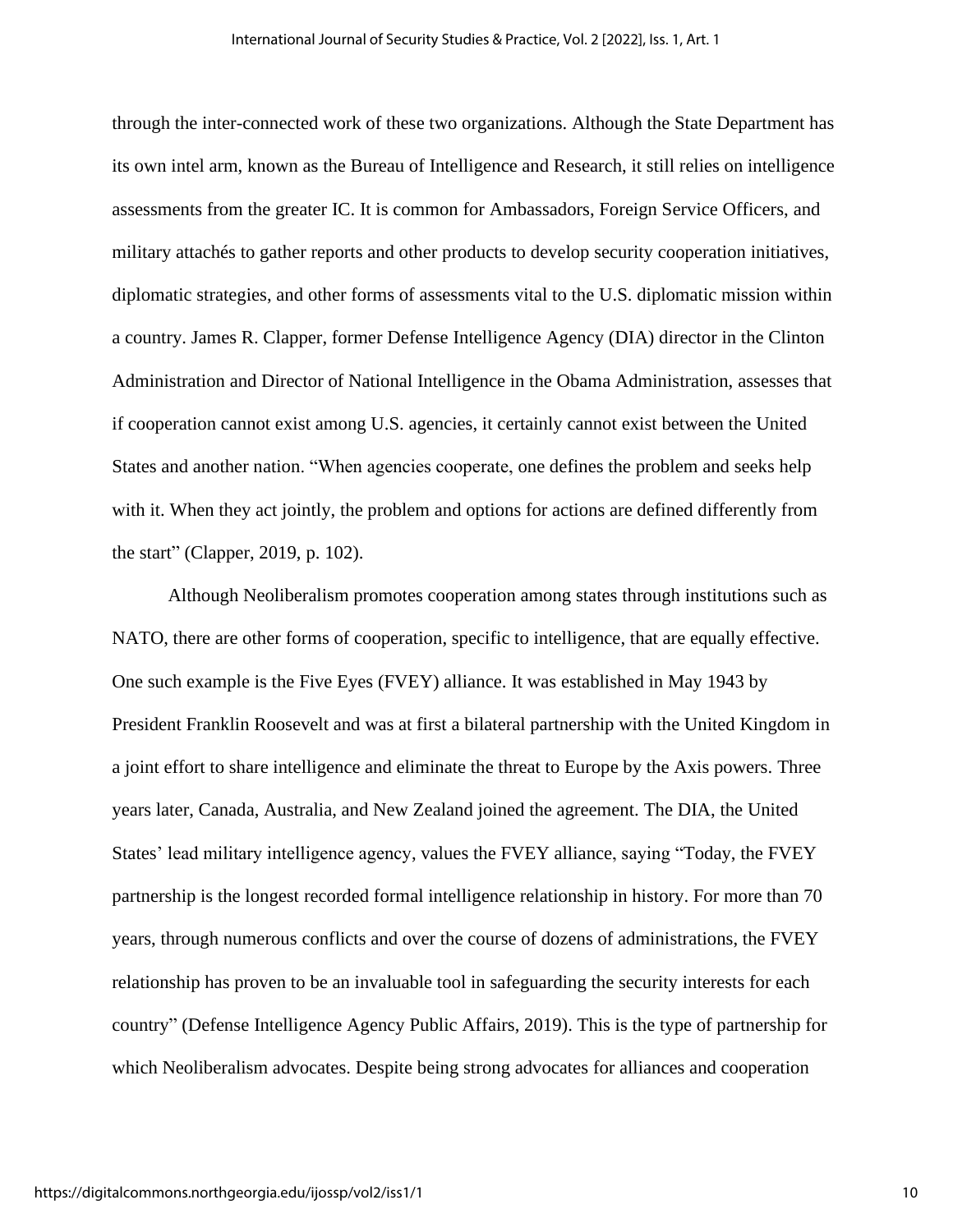through institutional organizations, Neoliberals, like Realists, are cautious in their approach to cooperation. "Because states fear that their cooperative partners may fail to live up to mutual agreements, states may be discouraged from engaging in cooperative projects in the first place" (Dunne et al., 2016, p. 96). This is a legitimate concern, especially in today's very dynamic and rapidly changing world.

Among Realism, Classic Liberalism, and Neoliberalism, Neoliberalism appears to be the most effect IR theory that achieves diplomatic cooperation while leveraging the critical role of the intelligence community. This IR theory is effective in the twenty-first century because great powers such as Russia and China are only becoming more assertive in their quest for global hegemony. They seek to undermine democratic values, weaken military and economic alliances they view as threatening, and expand their sphere of influence through forceful and at times illegal means. To this end, intelligence sharing and collaboration among the United States and its allies will allow for better situational awareness on adversarial motives, plans, and intentions. Additionally, it will allow for strong bonds to become even stronger and more enduring. This is exactly what Pashakhanlou (2017) wrote about in his study. He observed that "intelligence is used in this context to avoid strategic surprise. Specifically, it helps determine whether other states' military capabilities are merely intended for defensive purposes or if they might be employed offensively" (p. 522). Intelligence cooperation is a form of diplomacy, and thus, can lead to military cooperation and great security measures being taken to deter adversaries. Neoliberalism, therefore, advocates for enhanced cooperation through intelligence because it leads to other forms of cooperation and more enduring partner relations.

Tuzuner (2010) was very blunt in his call for cooperation among nation states to achieve a more secure global environment and the role of intelligence in achieving these ends. Because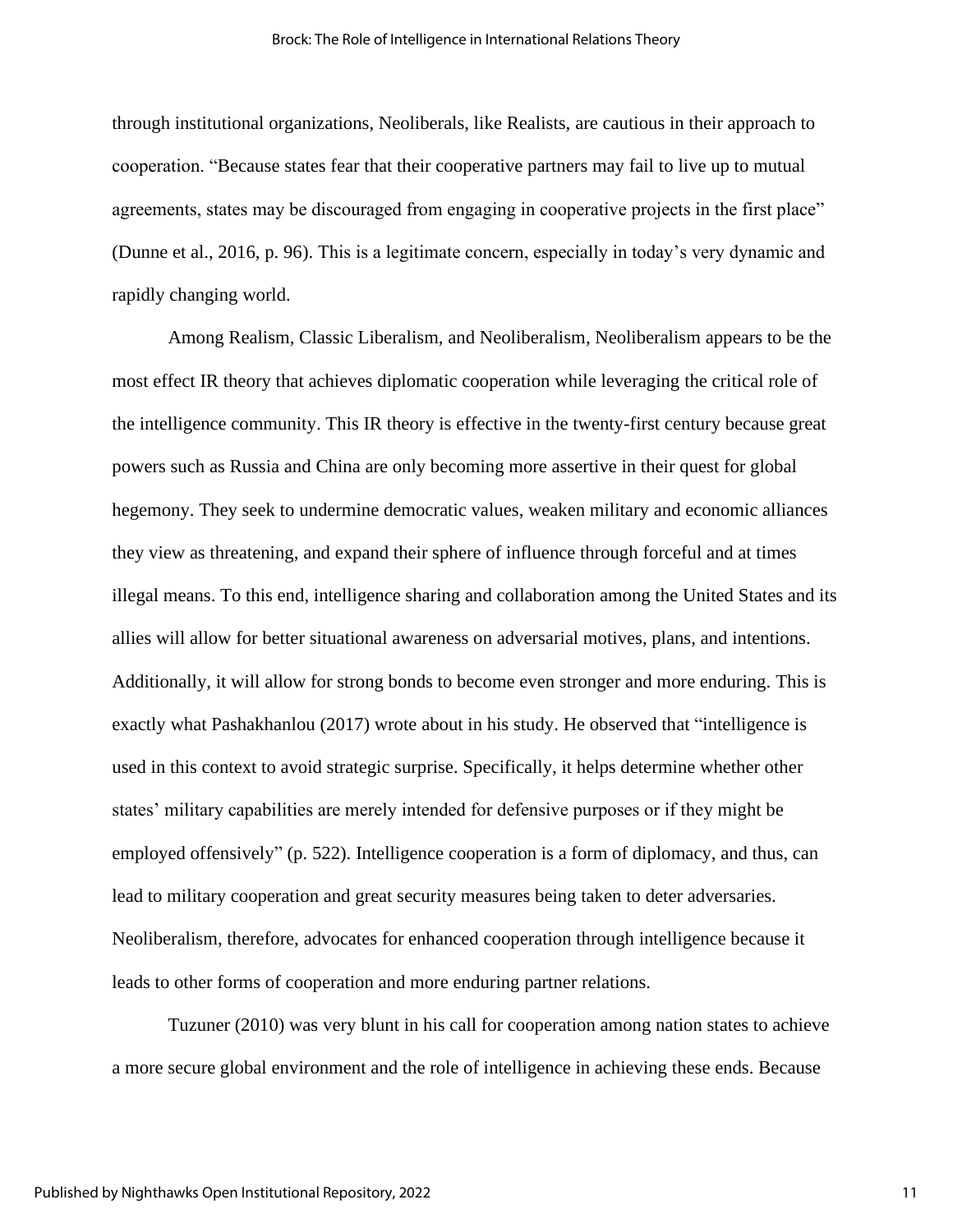security challenges are becoming more nuanced and global competition is increasing on all fronts, "countries should be more eager than ever to cooperate. The threats should be taken care of and controlled by mutual collaboration, cooperation, and coordination among internal and external intelligence institutions within and among countries" (p. 46). Allies cannot provide effective security or intelligence support to each other without on-going dialogue where various opinions and ideas are exchanged.

## **Achieving Security Cooperation Through Intelligence**

Understanding the role of international relations theories is only a first step in determining courses of action that are in the best interest of the United States in achieving effective security and diplomatic cooperation initiatives. In order to advance its diplomatic efforts while leveraging intelligence, the United States ought to consider three additional approaches: harness the power of career diplomats in the intelligence decision-making process, formulate clear and direct strategic policies and initiatives in areas of intelligence sharing, and provide career diplomats and foreign service officers with necessary training, resources, and intelligence requirements to allow them to have better and more effective approaches to diplomacy. With these in mind, the intelligence community must also adapt, modernize, and be equipped to address emerging threats posed by malign activities in cyber, artificial intelligence, and social instability.

Diplomats offer a unique perspective into intelligence gaps that exist in the global environment. Their knowledge, skillset, and education are critical to achieving intelligence cooperation. Consider William J. Burns who currently serves as the director of the CIA. Prior to his current role, Burns served as the president of the Carnegie Endowment for International Peace, a DC-based think tank of "diverse disciplines and perspectives" that seeks "to advance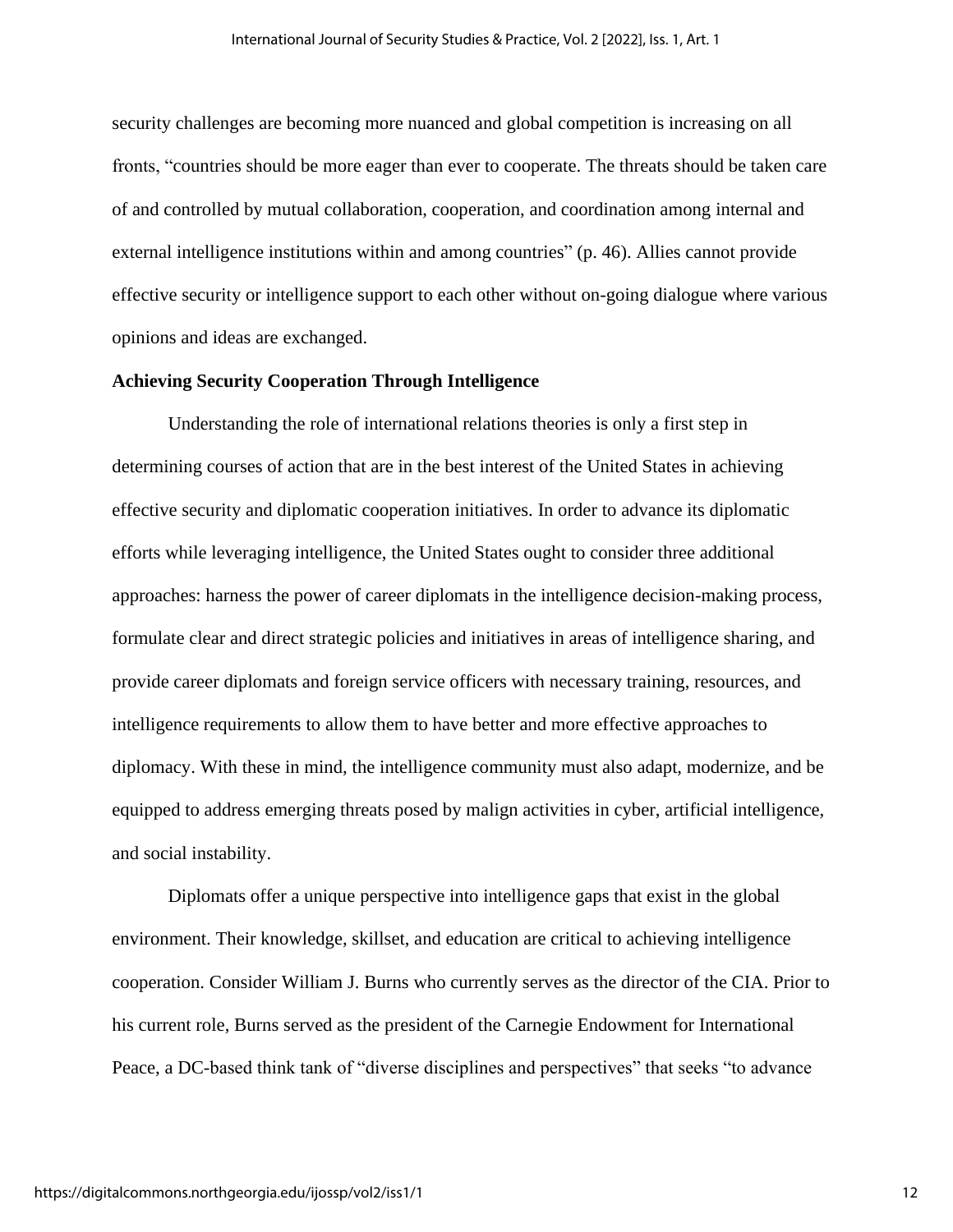international peace" [\(https://carnegieendowment.org/about/\)](https://carnegieendowment.org/about/). Director Burns, however, was not a career intelligence professional. Rather, his career was at the State Department. Throughout his thirty-three-year career in the foreign service, he served as Ambassador to Jordan in the Clinton Administration and Ambassador to Russia in the George W. Bush Administration. He held numerous senior positions at State along with the White House throughout his career as well before retiring in 2014. His appointment by President Joe Biden is significant for many reasons. First, as mentioned already, his career is in the foreign service. The Biden White House sees the importance of diplomacy in the IC and vice versa. Burns' unique qualifications, skill set (he is fluent in Russian), and experience make him the ideal candidate to lead the CIA.

A great deal of conversation is taking place in the second decade of the twentieth century about the rise of Russia. The DOD and IC are increasingly worried that a more pragmatic and assertive Vladimir Putin is seeking new ways to undermine U.S. influence and alliances such as NATO. These concerns, however, are not new. When Bill Burns was Ambassador to Russia (2005-2008), he engaged with Putin on numerous occasions and observed that "Putin's most striking characteristic was his passion for control—founded on an abiding distrust of most of those around him, whether in the Russian elite or among foreign leaders" (Burns, 2020, p. 206). This hunger for control by the Kremlin has only increased, and Vladimir Putin has "already begun to tilt in a more adversarial direction . . . persuaded that American-led international order was constraining Russia's legitimate interests" (Burns, 2020, p. 209). What role then can the IC play to foster more cooperation between the United States and Russian governments?

This again points to Neoliberalism's approach to institutional cooperation. The State Department, the Defense Department, and the Intelligence Community must have a common threat picture, identifying and addressing common intelligence gaps. In the right context,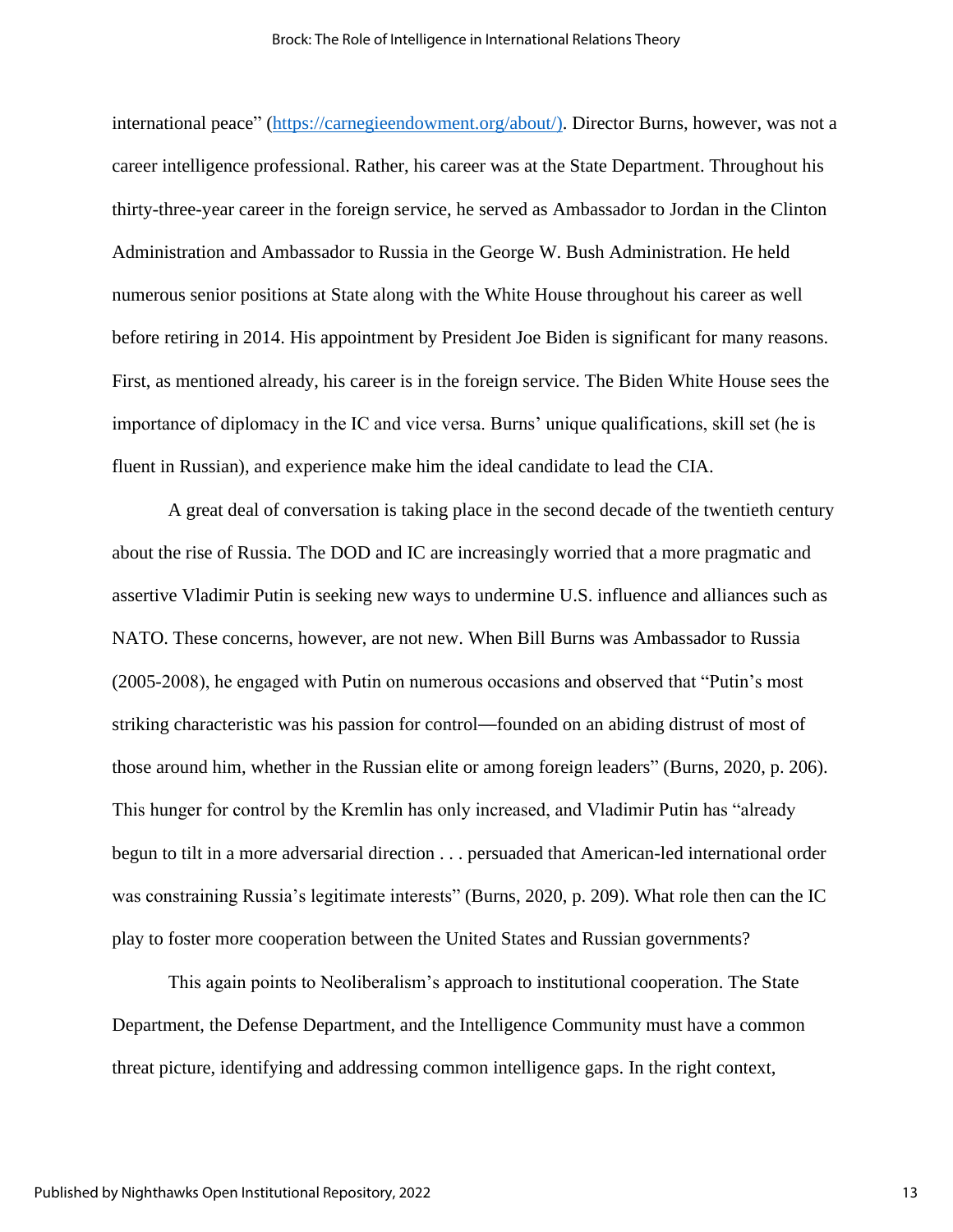diplomacy acts as a solution as much as military force. Therefore, it is critical for career diplomats, like Bill Burns, to be in positions of leadership in the intelligence community. An intelligence threat assessment depends on regional knowledge, a top skill that diplomats possess. Individuals with a background in the foreign service also possess relationships with their foreign counterparts, relationships that are valuable in achieving cooperation in areas with intelligence equities and requirements. The 2018 National Defense Strategy of the United States addresses the need for cooperation to achieve regional and global security. "Our allies and partners provide complementary capabilities and forces along with unique perspectives, regional relationships, and information that improve our understanding of the environment and expand our options" (Department of Defense, 2018, p. 8). Intelligence professionals with a diplomatic background, therefore, enhance the United States' ability to meet cooperation initiatives while at the same time meeting national defense priorities.

Intelligence sharing with international partners will strengthen and enhance both the United States' ability to address emerging security challenges, but also those of its allies. To this end, intelligence agencies, along with the Geographic Combatant Commands (GCCs) of the Defense Department must put in place strategic initiatives and policies to allow for this type of cooperation to not only exist but also thrive. Now that the United States is engaged in Great Power Competition with near-peer adversaries such as China, Russia, North Korea, and Iran, it should be expected that such competition will require intel cooperation among agencies and international partners, while not dismissing mil-to-mil or economic cooperation. McGruddy (2013) described the mutual benefit of this approach, "Intelligence collaboration occurs when both sides can see potential benefits, be it from gaining information that helps complete the jigsaw, reducing the need for expensive surveillance in other countries, or more recently, less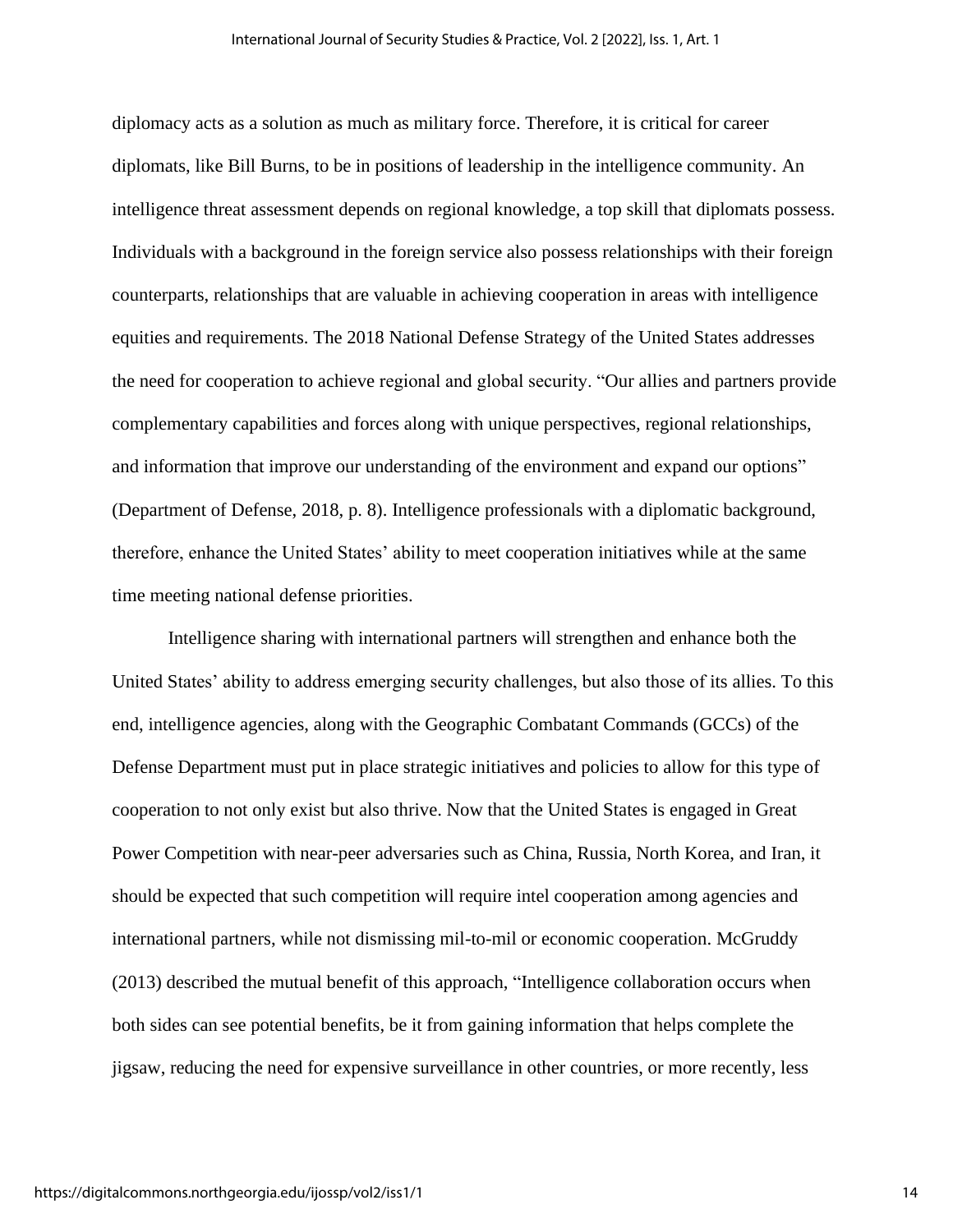developed nations gaining precious aid resources" (p. 214). Strategic policies in intel sharing will assist in guiding the United States' approach to GPC.

Broad intelligence sharing agreements and policies are created mostly by the IC and DOD. Current policies, directives, and Executive Orders are implemented down to the GCCs, with oversight from the Office of the Undersecretary of Defense for Intelligence (OUSD-I). Among the responsibilities tasked by DOD Directive 5143.01, OUSD (I) is responsible for "Establish[ing] and maintain[ing] Defense Intelligence relationships and Defense Intelligence exchange programs with selected cooperative foreign defense establishments, intelligence or security services of foreign governments, and international organizations, in coordination with the USD(P)" (Department of Defense, 2020, p. 6). Intelligence sharing policies and initiatives, therefore, can create partnerships in areas of academia, diplomacy, and foreign aid. Combatant Commanders must not only reply on military cooperation initiatives to achieve their regional security objectives, but also on intel sharing.

Diplomacy requires a great amount of training in cultural awareness, foreign language, and policies. One asset that would further their diplomatic efforts to achieve security and other forms of cooperation is continued training in intelligence. Knowledge in intelligence oversight, counterintelligence, and intel sharing assists those in diplomatic posts in conducting their missions. This training is offered via several methods, to include online virtual, in person classroom, in the field, in a military garrison setting, or in a residency capacity at a school or university. Courses in vast areas of intelligence is provided by not only the State Department, but also by the DIA's Joint Military Attaché School or various other programs by the Defense Counterintelligence and Security Agency.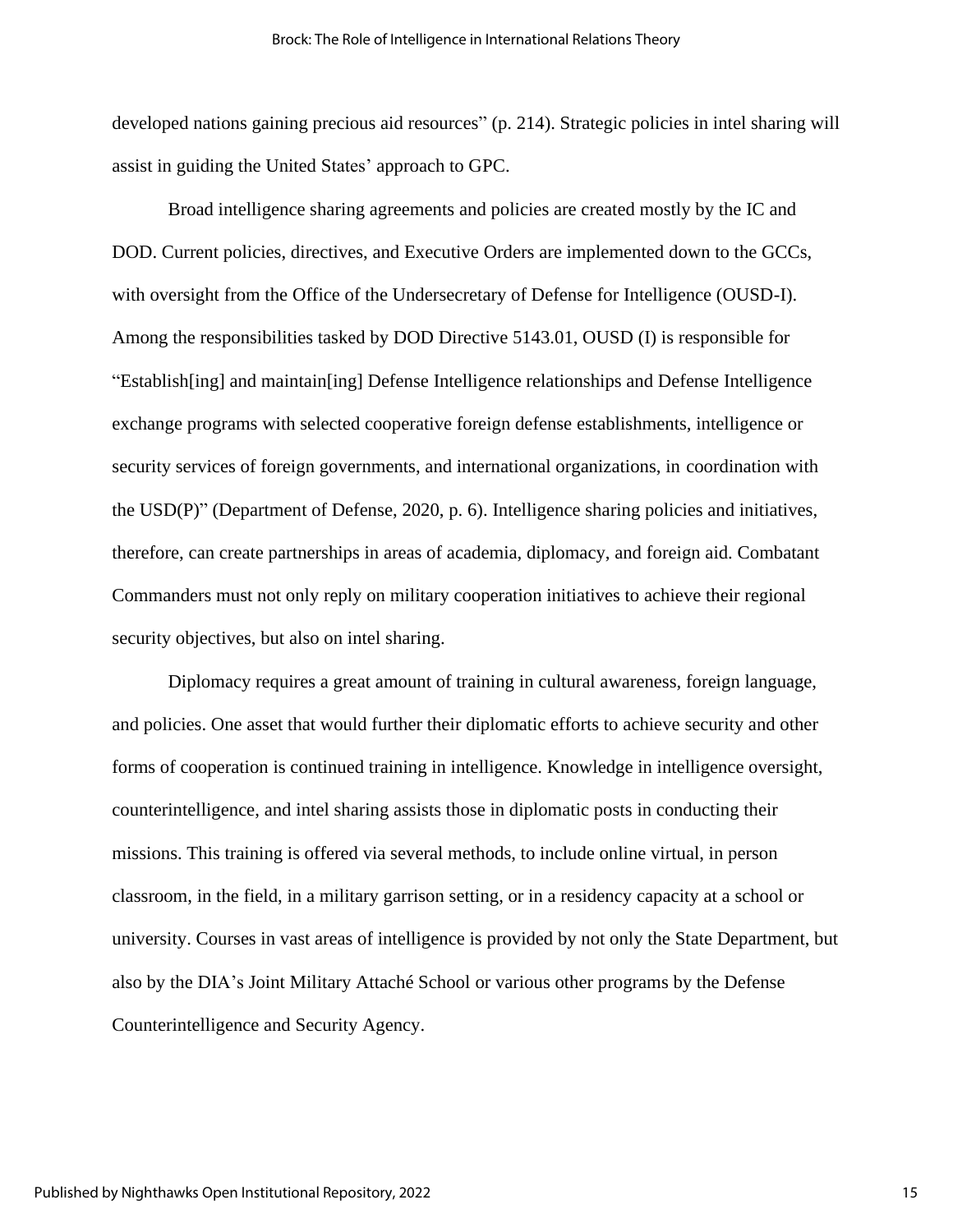Intelligence training is not the only resource diplomats or foreign service officers need to accomplish security and diplomatic cooperation initiatives. The role of liaison officers (LNOs) is also critical. LNOs may be from other agencies, legislative aides from Capitol Hill, or military officers, both U.S. and international, with a diverse service background. They represent their organizations to a host nation and act as a point person to their assigned organization. LNOs are advocates, expressing the needs, desires, and intentions of the nation which they represent. Neoliberalism encourages these partnerships to accomplish national objectives. IR theory—no matter the type—places an important amount of stress and focus on a state's credibility to leverage its resources to achieve policy objectives. Training and adequate resources, thus, allow for state actors to have the ability to pursue their own national interests in a credible way.

Another key resource in intelligence cooperation is professional military education (PME). Exchange programs between nations allow for joint exercises, drills, and cultural proficiency. Just like training in intel, this training is also able to be administered in many ways. PME does not necessarily have to be tactical in nature. An example of this is international field grade officers attending the Army War College or Naval Postgraduate School, earning Graduatelevel degrees in strategic studies or strategic intelligence. Utilizing the power of education is something that is central to any IR theory. Being well-rounded and well-read allows military officers, diplomats, and policy makers to make better-informed ideas and approaches to sensitive-level decisions. It allows for lessons of the past to be studied and analyzed and the outlook to be discussed and debated. A changing global environment and threat picture in the twenty-first century only underscores the importance of PME in security cooperation.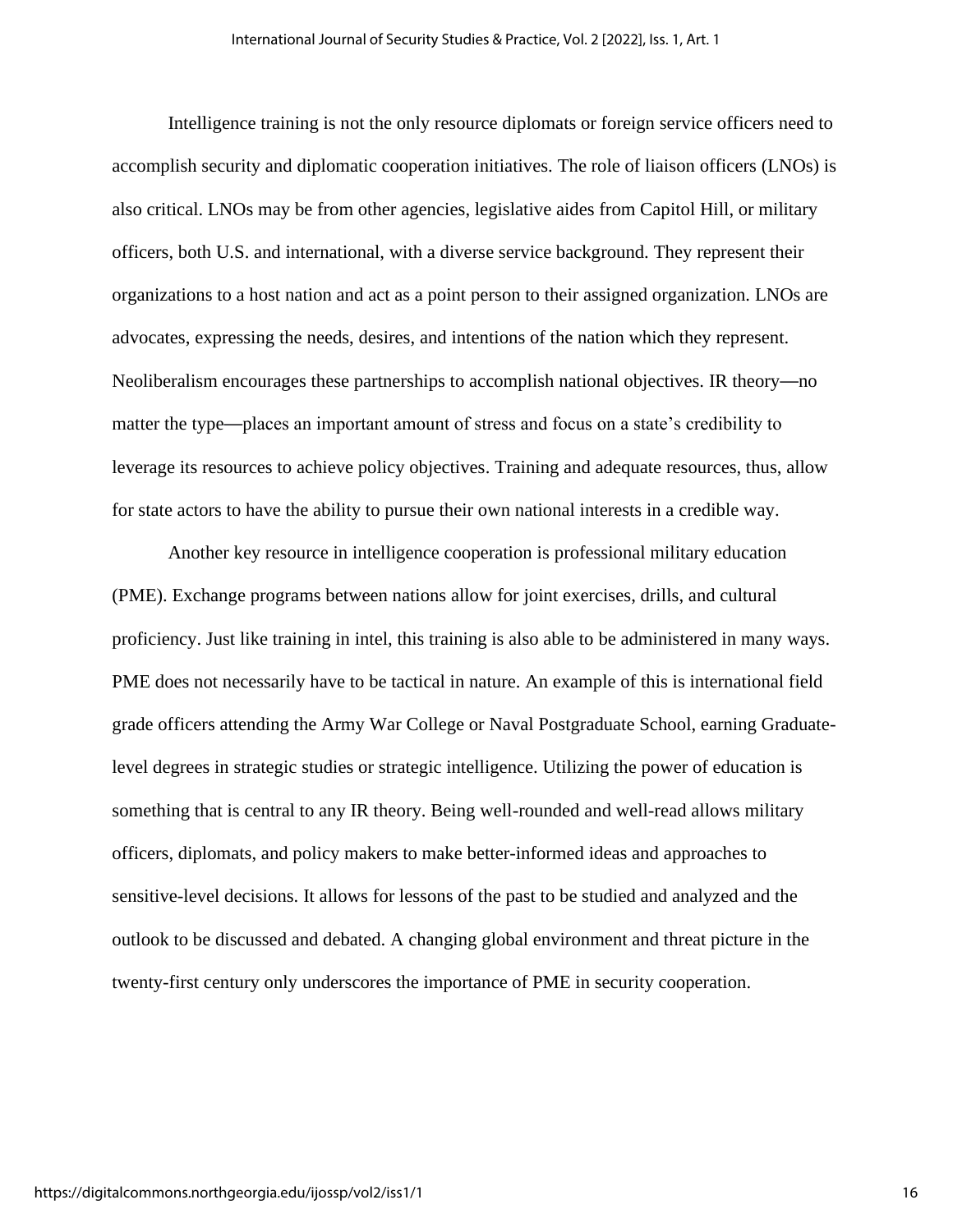## **Great Power Competition**

How then is IR theory, Neoliberalism specifically, harnessed in the age of Great Power Competition with powers such as China, Russia, North Korea, or Iran? Neoliberalism, without a doubt, will play a key role by encouraging existing partnerships and alliances to become more engaged with each other and for new partnerships to be created. Military cooperation will not be the sole focus area, but also economic, social, and diplomatic cooperation. It is thus critical for modern defense strategists to understand that GPC will be unlike anything the United States has ever faced in the past. "The return of great power competition does not necessarily mean a return to large-scale conventional operations. In fact, the forms of conflict with other great powers that are most likely to emerge in the near future will not resemble the major combat engagements of the Cold War" (Erickson, 2021). These conflicts will be low intensity, falling below the threshold of armed conflict. Russia, for example, may continue to use its proxies to engage in cyber warfare, election interference, or sow social unrest in regions like Eastern Europe.

A key nuance of GPC is the desire and ability of adversaries to exploit numerous vulnerabilities and weaknesses of Western powers. "Great power competition means U.S. adversaries are deploying capabilities across continents and in every domain to challenge the United States and its interests" (Harrington & McCabe, 2021). The cyber domain along with the space domain will become more prominent in the years to come, and the land domain, while being the largest and most common, will become less so. Harrington and McCabe wrote that the military needs to closely coordinate its efforts with the IC to properly address the security challenges faced by the United States, especially in fighting domains where there exists a lack of attention, resources, and capabilities. The United States must not only identify areas of vulnerability in its defense infrastructure but also work to secure and improve such areas.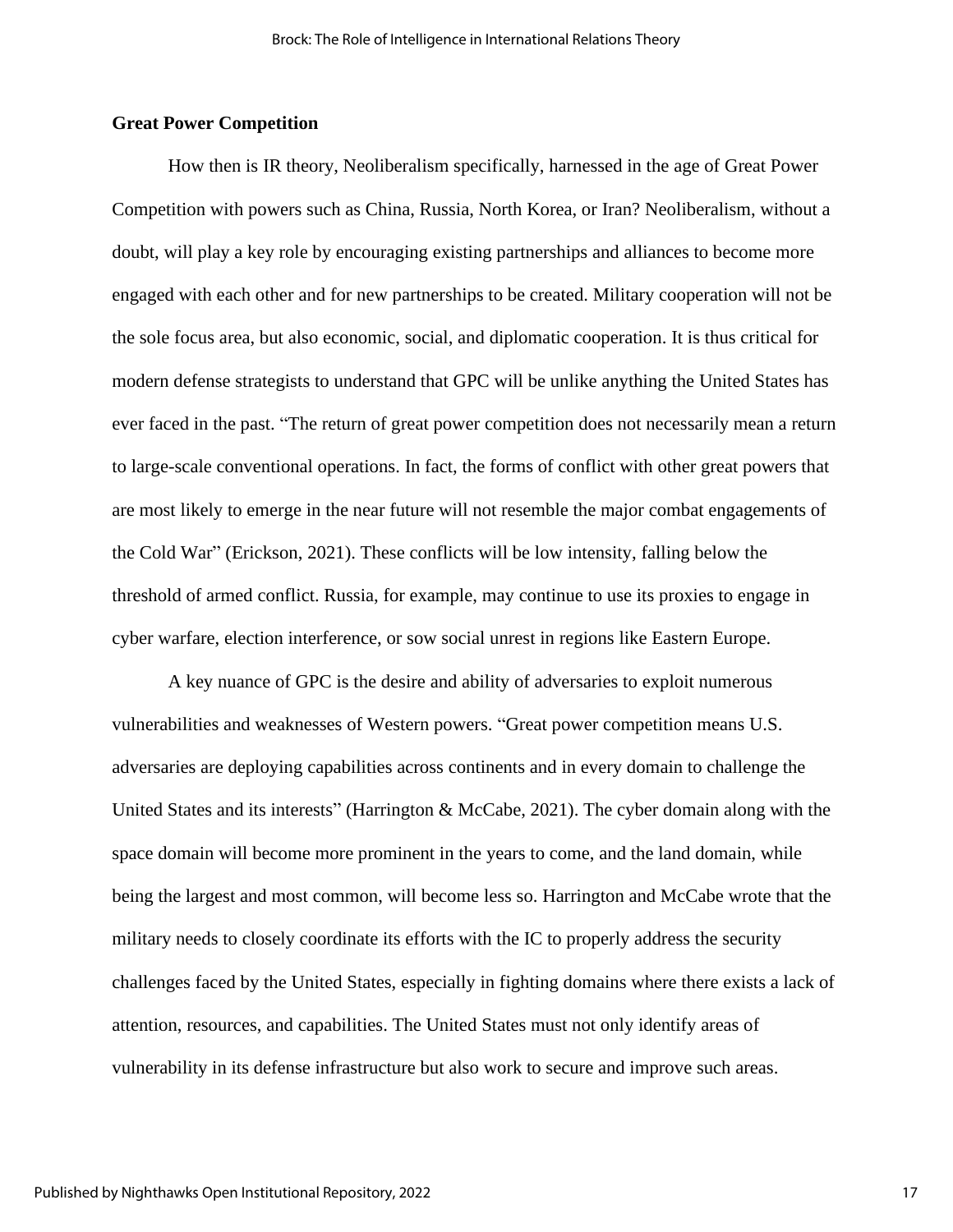Neoliberalism advocates for the role of institutions to achieve national policy objectives. As such, military, diplomatic, and political intuitions must remain aware, through active intelligence gathering and analysis, of the global threat picture. Military organizations such as NATO must be equipped with the latest and most dependable intel collection assets and capabilities, along with rigorous and continuous training requirements. Intel sharing among NATO partners needs to occur on a regular basis via several methods, being engagements, exercises, or exchanges. Foreign disclosure officers will play an increasingly significant role in vetting intelligence products to international partners in accordance with federal law. Intel sharing partnerships such as the FVEYs may require additional funding and resources to complete their missions. These multinational partnerships are now considered to be "the norm, making intelligence sharing with interagency and multinational partners increasingly important" (JP 2-01). This important work must continue. Strategic allies are a critical component of the United States' national defense strategy, and given the nature of current strategic threats, the allies' role in multinational cooperation will become even more vital.

## **Conclusion**

Realism, Classic Liberalism, and Neoliberalism provide multiple ideas and solutions to achieve security cooperation and national policy objectives through the role of intelligence. Intelligence is critical to national security objectives and cooperation because it allows decision makers such as diplomats, policy makers, or military commanders make informed decisions based on the current threat picture. It allows for partners and allies—whether interagency or multinational—to collaborate on common threats and security challenges. Neoliberalism, however, is among the most effective approaches between the three theories because of the value it places on institutions. The world in the twenty-first century is institutional already, and as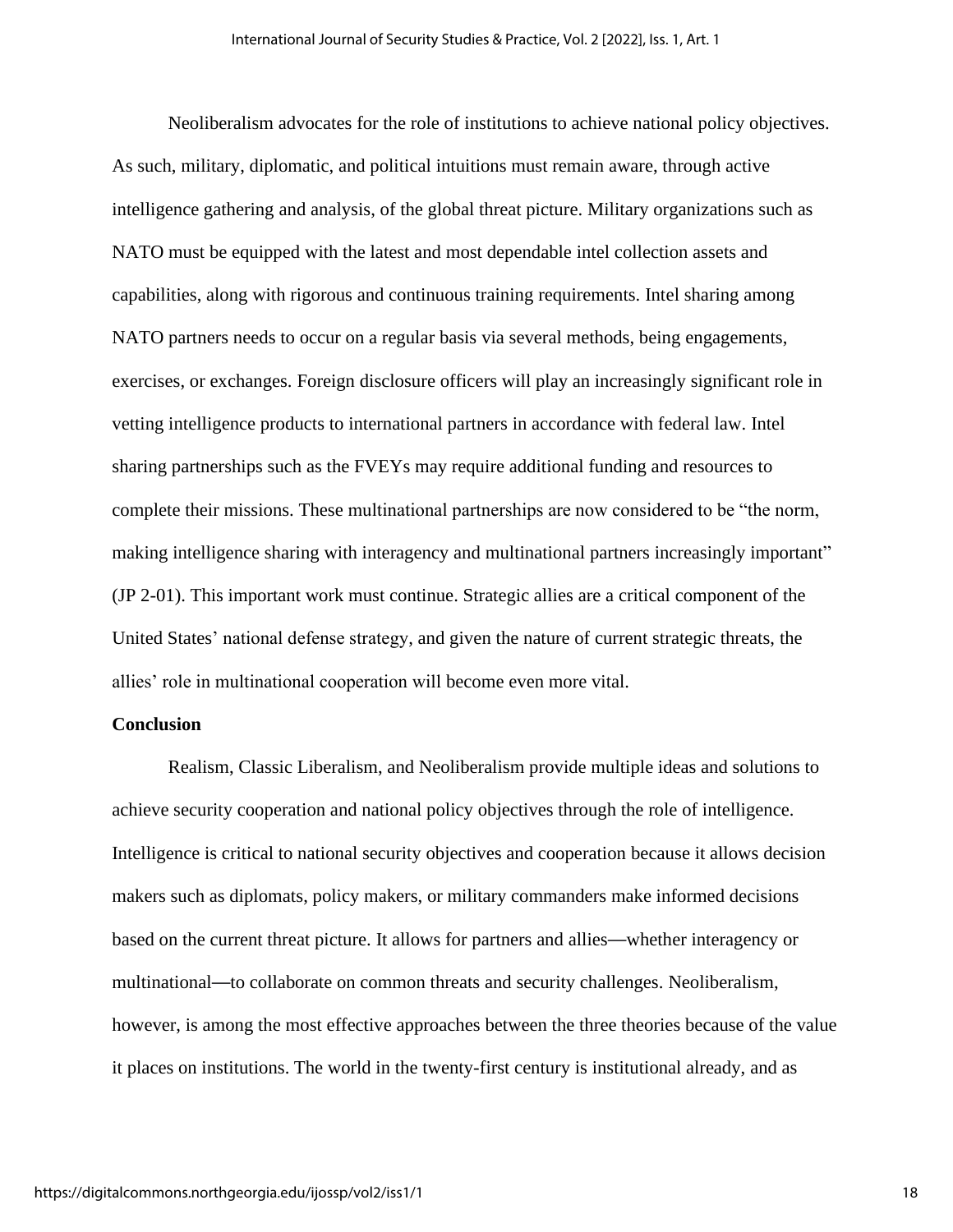such, international organizations, whether military, diplomatic, or humanitarian in nature, already operate in such a way. Intelligence among partners, through institutions and organizations, allows for these entities to operate in a more productive and situationally aware approach.

Intelligence plays a key role in the Neoliberalism IR theory because it equips those in positions of great power to anticipate rising challenges and depend on international and institutional partnerships. Nation states that are great powers are no longer able to survive or meet their national interest objectives on their own. As U.S. and NATO allies complete their military operations in Afghanistan, a new challenge becomes central. Great Power Competition poses security challenges by China, Russia, North Korea, and Iran in new domains of warfare. Accurate and credible intelligence gathering, analysis, and sharing allows for the United States become better postured to meet those threats. In addition, proper intelligence training and resources will also be central to combatting GPC. The United States and its international partners must enhance their ability to train with each other, identify intelligence gaps, and provide each other with valuable opportunities for professional military education. GPC will take place in new domains, and great powers that are in competition with the United States are not waiting to act militarily or politically to achieve their national interests. The United States cannot afford to wait either.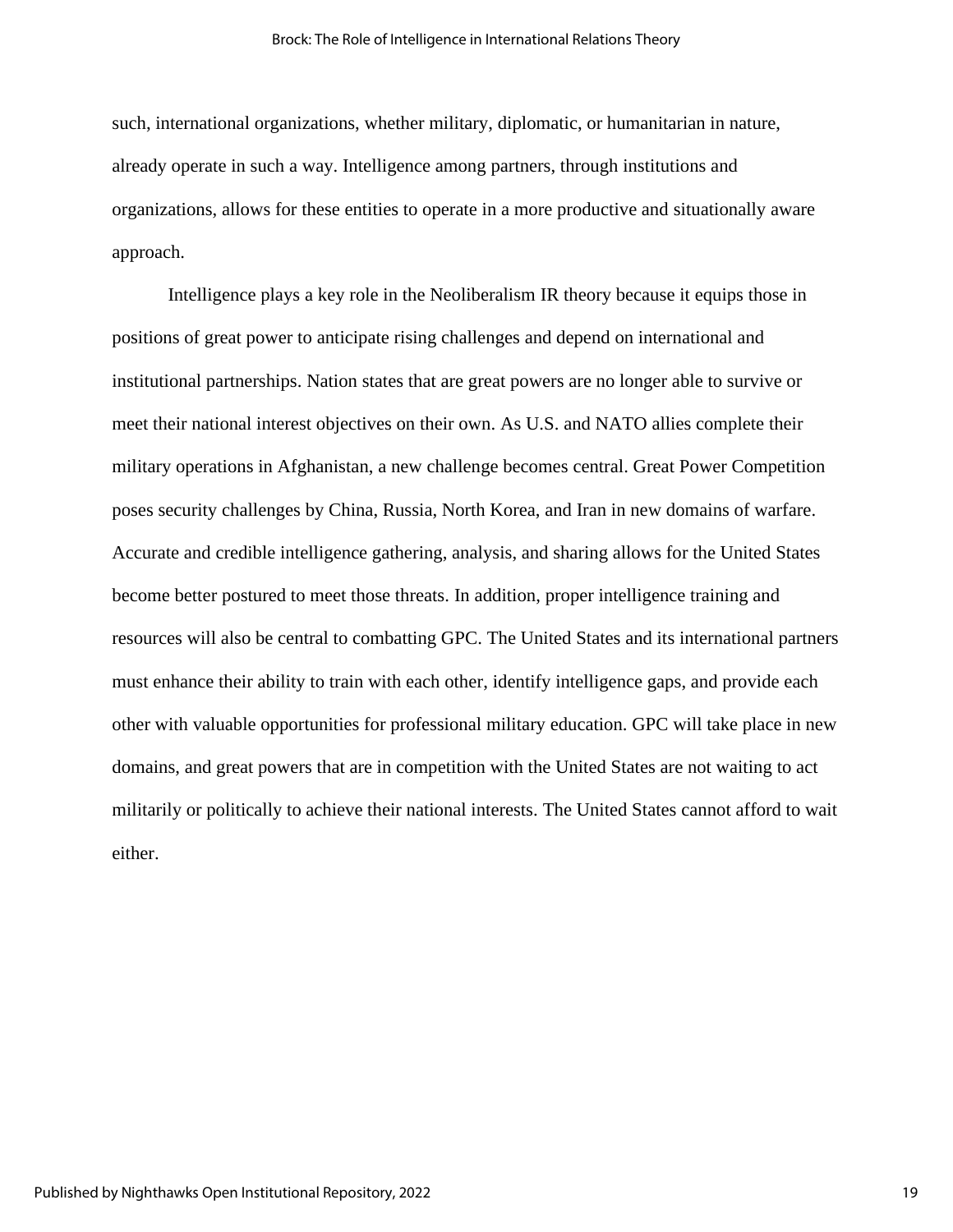### **References**

- Clapper, J. R., & Brown, T. (2018). *Facts and fears: Hard truths from a life in intelligence.* Viking.
- de Graaff, B. (2017). NATO Intelligence: At the crossroads of informal intelligence sharing and institutional streamlining. *Atlantisch Perspectief, 41*(6), 4–5.
- Department of Defense. (2018) *Summary of the 2018 National Defense Strategy of the United States of America – Sharpening the American Military's Competitive Edge*. Office of the Secretary of Defense. [https://dod.defense.gov/Portals/1/Documents/pubs/2018-National-](https://dod.defense.gov/Portals/1/Documents/pubs/2018-National-Defense-Strategy-Summary.pdf)[Defense-Strategy-Summary.pdf](https://dod.defense.gov/Portals/1/Documents/pubs/2018-National-Defense-Strategy-Summary.pdf)
- Department of Defense. (2020, April 6) *Directive 5143.01*. Office of the Undersecretary of Defense for Intelligence and Security.

<https://www.esd.whs.mil/Portals/54/Documents/DD/issuances/dodd/514301p.pdf>

- DeVine, M. E. (2019, May 15). United States foreign intelligence relationships: Background, policy and legal authorities, risks, benefits. *Homeland Security Digital Library.* Retrieved August 2021, from [https://www.hsdl.org/?abstract&did=825630.](https://www.hsdl.org/?abstract&did=825630)
- DIA Public Affairs. (2019, May 30). *This Week in DIA history: Formation of the fvey partnership.* Defense Intelligence Agency. Retrieved February 15, 2022, from [https://www.dia.mil/News-Features/Articles/Article-View/Article/1861392/this-week-in](https://www.dia.mil/News-Features/Articles/Article-View/Article/1861392/this-week-in-dia-history-formation-of-the-fvey-partnership/)[dia-history-formation-of-the-fvey-partnership/.](https://www.dia.mil/News-Features/Articles/Article-View/Article/1861392/this-week-in-dia-history-formation-of-the-fvey-partnership/)
- Doyle, M. W., & Ikenberry, G. J. (1997). *New thinking in international relations theory*. Westview Press.
- Dunne, T., Kurki, M., & Smith, S. (2016). *International relations theories: Discipline and diversity*. Oxford University Press.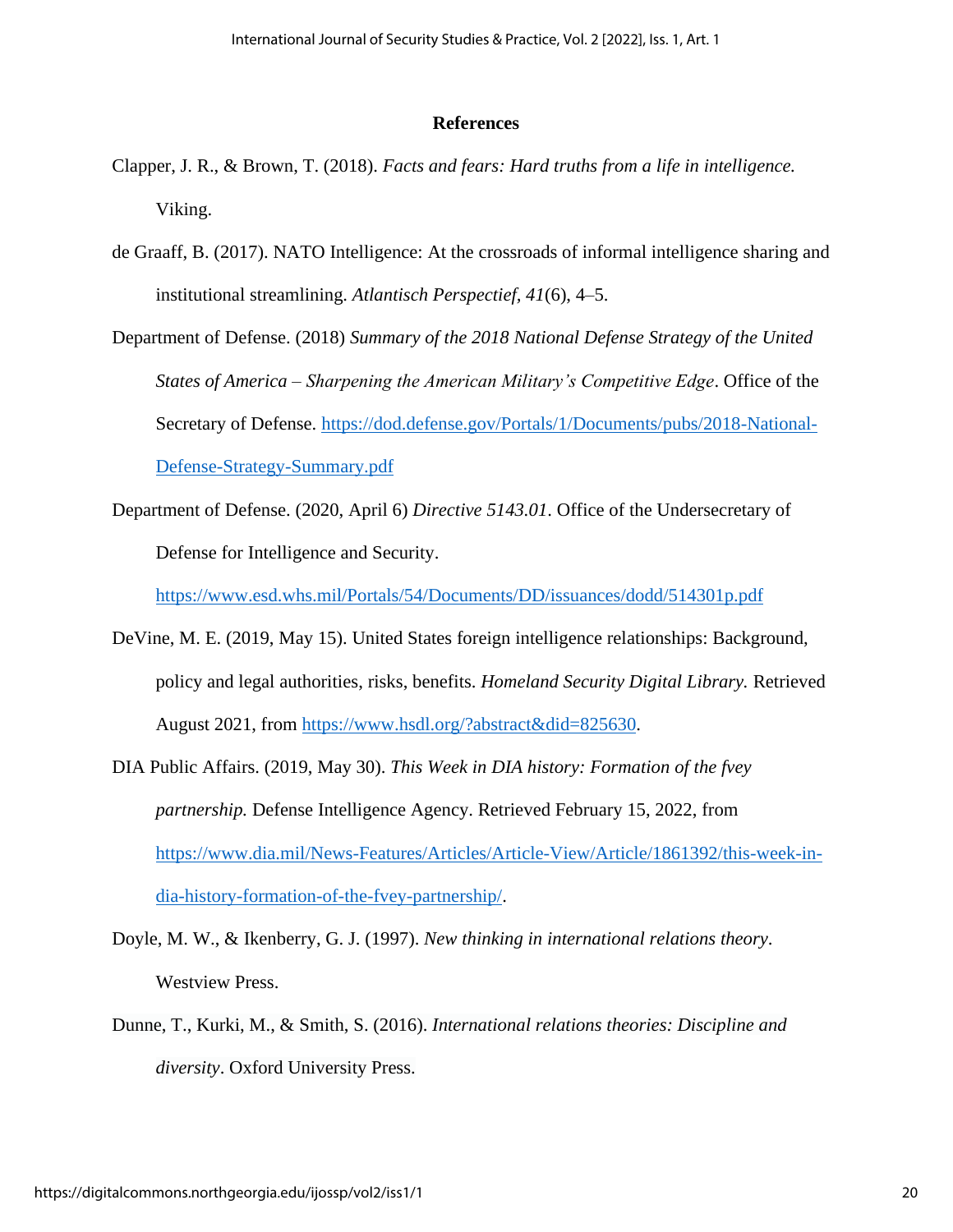- Editor's introduction: Reeled into complacency: How the CIA and the Pentagon use Hollywood to shape our ideas about friends and enemies. (2017) *The American Journal of Economics and Sociology, 76*(2), 233–279.<https://doi.org/10.1111/ajes.12185>
- Erickson, P. (2021, June 21). Tactics in an era of Great Power Competition. *Modern War Institute.* Retrieved August 2021, from [https://mwi.usma.edu/tactics-in-an-era-of-great](https://mwi.usma.edu/tactics-in-an-era-of-great-power-competition/)[power-competition/](https://mwi.usma.edu/tactics-in-an-era-of-great-power-competition/)
- Harrington, J., & McCabe, R. (2021, August 6). *Modernizing intelligence, surveillance, and reconnaissance to 'find' in the era of security competition*. Retrieved August 2021, from [https://www.csis.org/analysis/modernizing-intelligence-surveillance-and-reconnaissance](https://www.csis.org/analysis/modernizing-intelligence-surveillance-and-reconnaissance-find-era-security-competition)[find-era-security-competition](https://www.csis.org/analysis/modernizing-intelligence-surveillance-and-reconnaissance-find-era-security-competition)

Jütersonke, O. (2010). *Morgenthau, law and realism.* Cambridge University Press.

- Mori, S. (2018). US defense innovation and artificial intelligence. *Asia-Pacific Review, 25*(2), 16–44.<https://doi.org/10.1080/13439006.2018.1545488>
- McGruddy, J. (2013). Multilateral intelligence collaboration and international oversight. *Journal of Strategic Security*, *6*(3), 214–220.<http://www.jstor.org/stable/26485072>
- Panetta, L. E., & Newton, J. (2015). *Worthy Fights: A memoir of leadership in war and peace*. Penguin Books.
- Pashakhanlou, A. H. (2018). Intelligence and diplomacy in the security dilemma: Gauging capabilities and intentions. *International Politics, 55*(5), 519–536[. https://doi.org/10.1057/s41311-017-](https://doi.org/10.1057/s41311-017-0119-8) [0119-8](https://doi.org/10.1057/s41311-017-0119-8)
- Pinkus, J. (2014). Intelligence and public diplomacy: The changing tide. *Journal of Strategic Security,* 7(1), 33-46. Retrieved July 9, 2021 from, <https://www.jstor.org/stable/26466499>